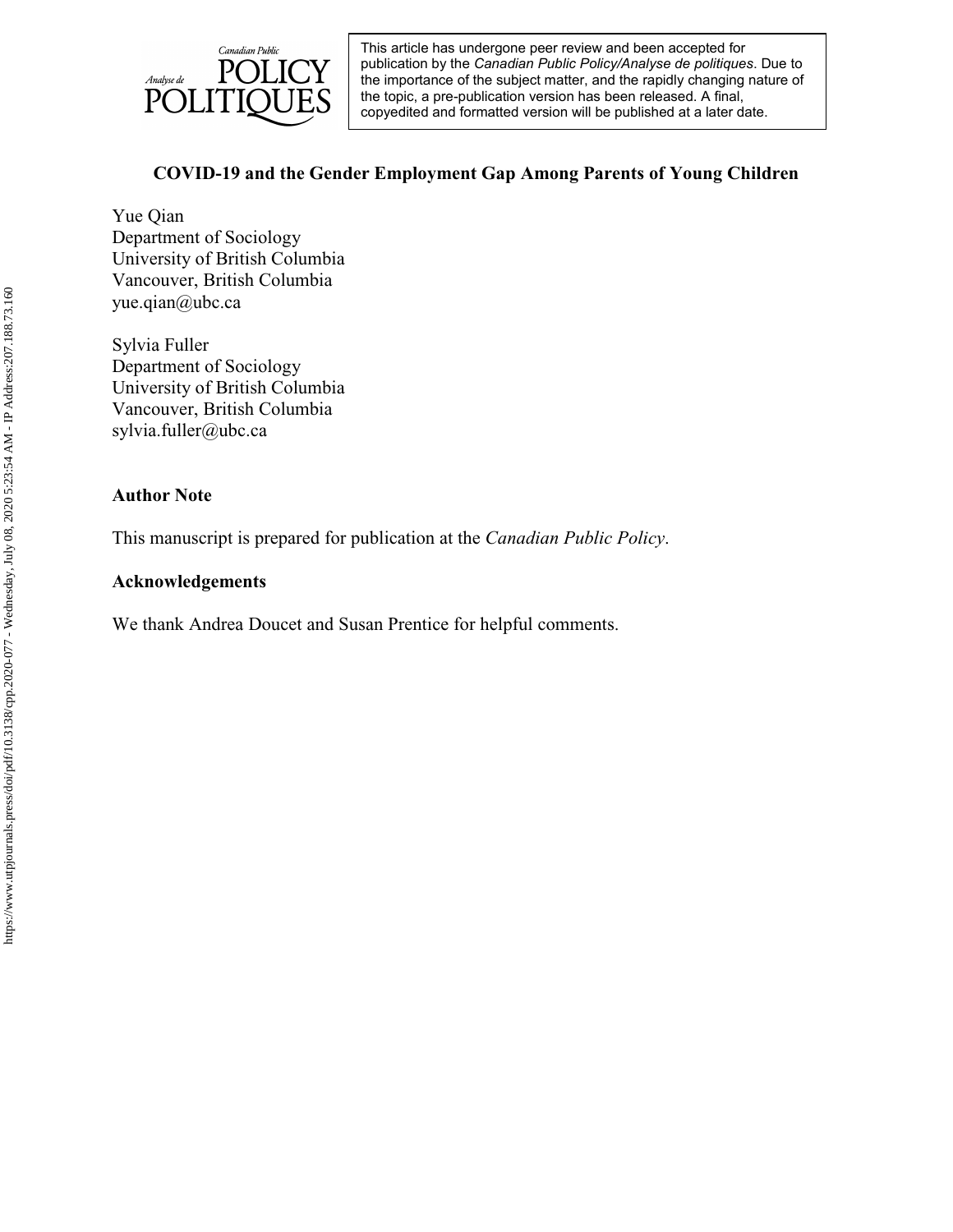

## **Abstract**

Working life in Canada changed dramatically during the COVID-19 pandemic. Using Labour Force Survey data, we show that gender employment gaps among parents of young children widened considerably between February and May, 2020 net of differences in job and personal characteristics. Gender gaps grew more for parents of elementary school-aged children vs. preschoolers, and among less-educated parents. To aid post-pandemic recovery and prepare for future disruptive disasters/pandemics, policymakers should focus attention on fostering an accessible, well-funded public care sector and implementing flexible leave policies beyond the period of infancy to help working parents equitably manage caregiving demands.

**Key Words:** COVID-19, gender equality, employment, parents, labour market, inequality; [égalité des sexes,](https://www.linguee.com/french-english/translation/%C3%A9galit%C3%A9+des+sexes.html) emploi, parents, marché du travail, l'inegalite, pandemie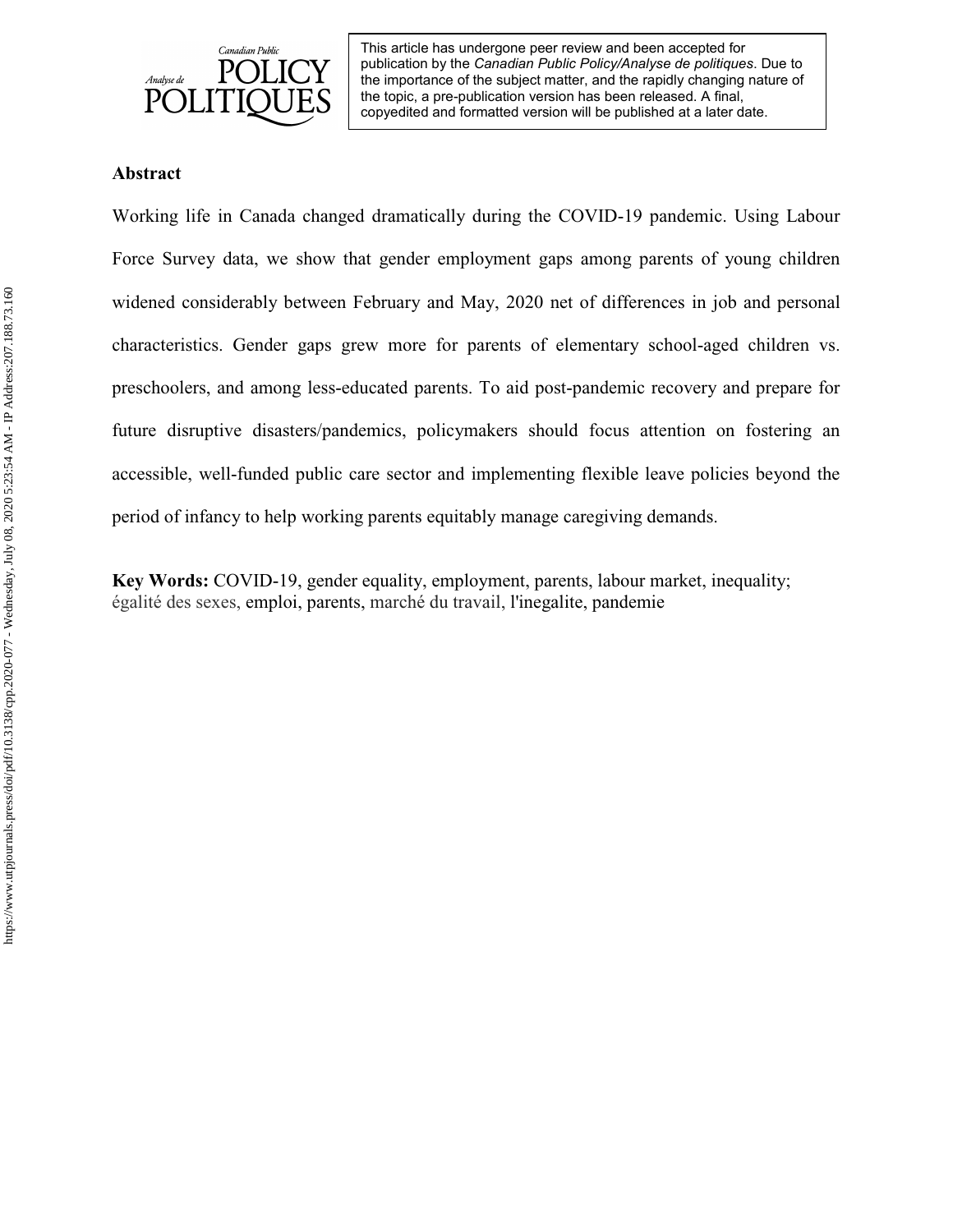

## **Introduction**

Since the World Health Organization declared COVID-19 as a pandemic on March 11, 2020, working life in Canada has changed dramatically. As governments took drastic measures to reduce the spread of COVID-19, many workplaces were forced to close while others moved as much work as possible online. Employment levels plummeted (Lemieux et al. 2020). For parents of children who are too young to be left unsupervised, the pandemic created additional challenges as schools and childcare centres were closed. Parents able to work from home struggled to juggle childcare and employment duties, whereas others faced stark choices between continuing to go to work and caring for kids. For single parents, maintaining both employment and caregiving is a particular challenge. For couple parents, managing life in the pandemic has meant difficult choices about who cares, who works, and how.

Given extant gender inequalities in the division of paid work and care work, and in parents' employment experiences (Fuller 2018, Beaujot, Liu, and Ravanera 2017, Fuller and Cooke 2018, Moyser 2017, Moyser and Burlock 2018), understanding how the pandemic has impacted gendered inequalities among parents is of critical importance. The pervasive nature of COVID-19 has led some to characterize the pandemic as a "great equalizer." This metaphor portrays pandemic as an exogenous shock that limits the economic activity of almost everyone regardless of social location (Jones and Jones 2020). Emerging evidence, however, challenges this view. It shows that the pandemic is exacerbating pre-existing social inequalities by more strongly impacting women (at least initially), less-educated and lower-wage workers, and other groups that face disadvantage in the labour market (Lemieux et al. 2020, Kristal and Yaish 2020, Kochhar and Barroso 2020, Beland et al. 2020, Qian and Fan 2020). We expect gender inequality to grow among parents of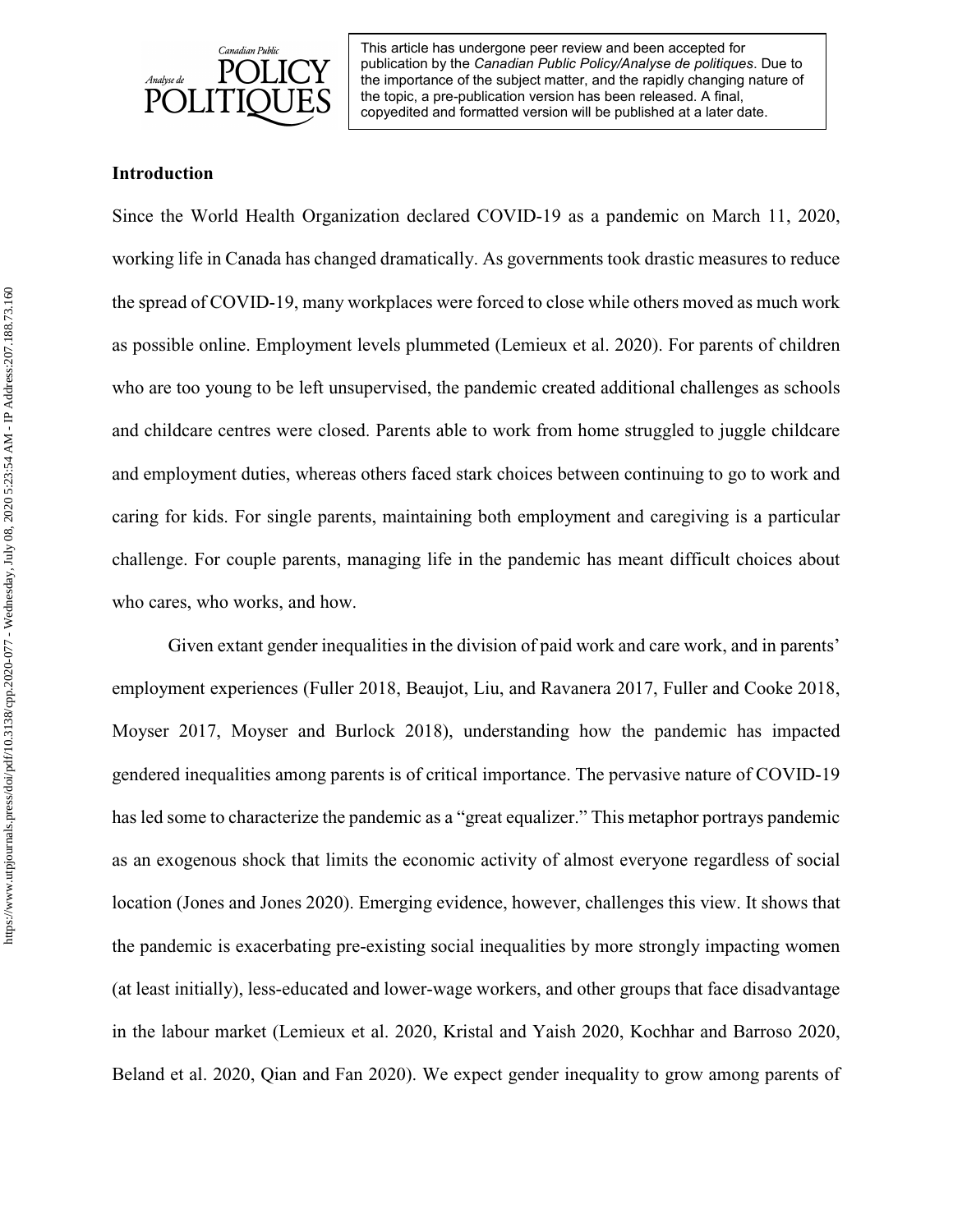

younger children as mothers take on a disproportionate share of child care, especially among workers who tend to be positioned at the bottom of the labour market.

Overall gender differences in the impact of the pandemic stem, in part, from pervasive gender segregation in the workplace. As female-dominated in-person service jobs (e.g., restaurant, hotel, and childcare jobs) have been among the hardest hit amid lockdowns, gender impacts of the pandemic on employment are unequal (Lemieux et al. 2020, Kochhar and Barroso 2020). Insofar as education strongly impacts one's labour market position and occupational gender segregation is higher among less-educated workers (England 2010), these gender effects may also vary across educational groups. Although gender segregation across occupations and industries will contribute to unequal effects regardless of parental status, mothers and fathers face additional constraints that have the potential to magnify these effects. Even if their jobs remained available, parents may be unable to work without schools and childcare centres. Whether employed parents equitably share care work or default to a female caregiver model will have potentially long-lasting repercussions for gender equity as the pandemic ultimately recedes.

The more marginal economic position of mothers versus fathers, such as their greater likelihood of working part-time and in low-wage firms (Moyser 2017, Fuller 2018, Cooke and Fuller 2018), suggests that mothers likely bear the brunt of caregiving and hence employment losses. Even absent economic incentive structures, deeply entrenched gender norms about who is best suited to caring for children push mothers to the fore as caregivers. Preliminary analysis finds that mothers' employment has been more strongly affected by the pandemic than that of fathers in Canada (Statistics Canada 2020). In this research brief we delve deeper into how the pandemic affects gender inequality among parents. Drawing on Labour Force Survey data covering February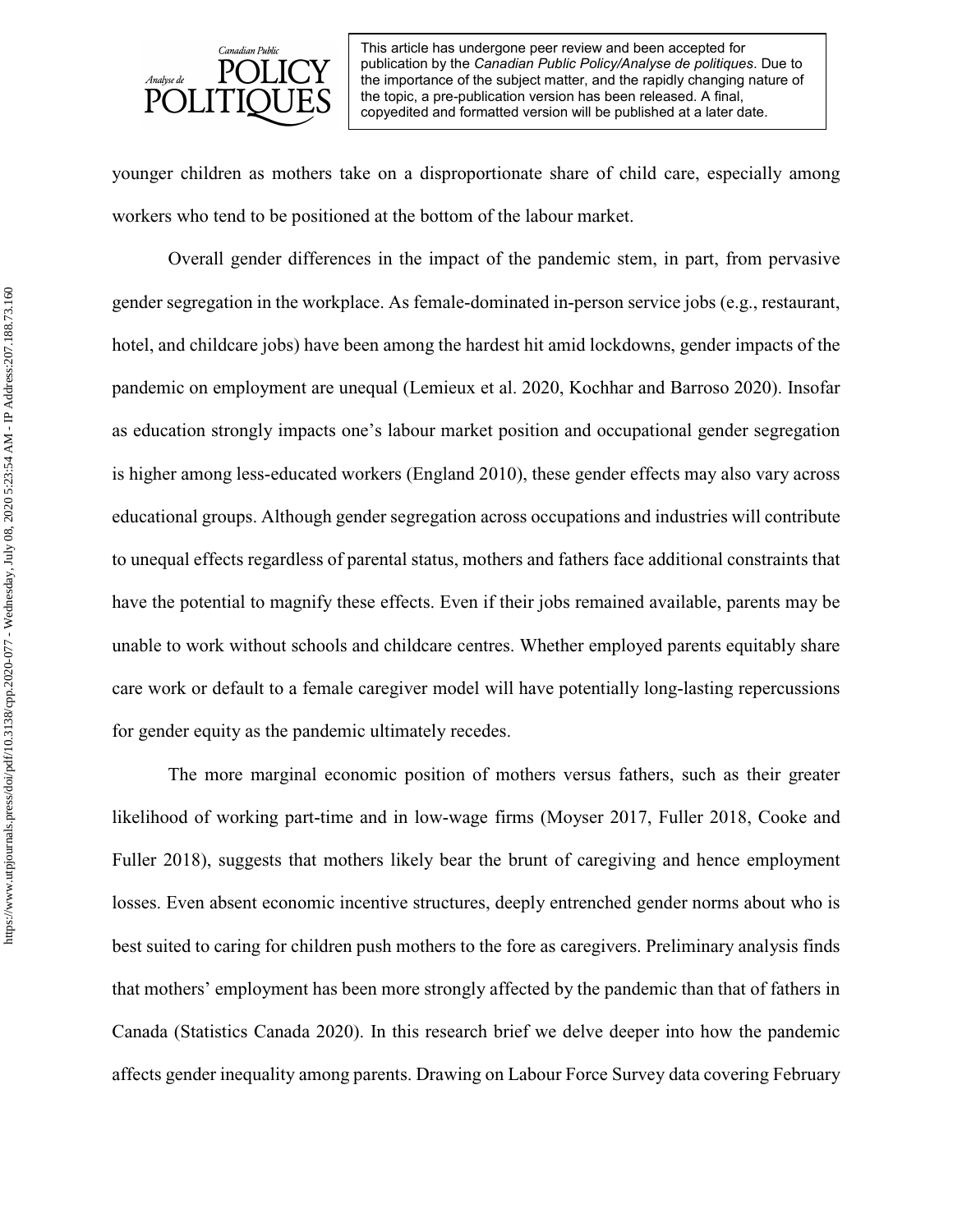

to May, 2020, we examine trends in the gender gap in employment among parents in the wake of the pandemic. We focus on the group with the greatest childcare responsibilities, parents with a youngest child aged 0-12 years, limiting our analysis to those already attached to the labour market (employed or having been employed in the past year) when the pandemic hit. To provide further nuance we disaggregate results by educational attainment and assess both gross patterns and patterns net of differences in job and demographic characteristics.

## **Data**

We use data from the public use microdata files of Statistics Canada's Labour Force Survey  $(LFS)$ .<sup>[1](#page-28-0)</sup> The Labour Force Survey (LFS) is a monthly household survey with a rotating panel design and when weighted, it provides nationally representative data on the Canadian working-age population (with the exclusion of indigenous people living on reserve, residents of institutions and full-time members of the Armed Forces, and a small number of people living in very remote areas).

We pooled the monthly data from February to May, 2020 to examine the gender gap in employment immediately before and also during the COVID-19 pandemic ( $n = 744,654$ ). We limit our analysis to respondents already attached to the labour market at the beginning of the pandemic – those who were employed and those who were not currently employed but worked within the last year ( $n = 497,188$ ). We further restrict our sample to respondents aged 25 to 54 (those in their prime working lives;  $n = 300,226$ ). Given our focus on parents of children who are too young to be left without supervision, we limit our sample to parents whose youngest child was between the ages of 0 and 12 years at the time of the survey. We further subdivide our analysis between those whose youngest child was under 6 ( $n = 60,402$ ) and those whose youngest child was between 6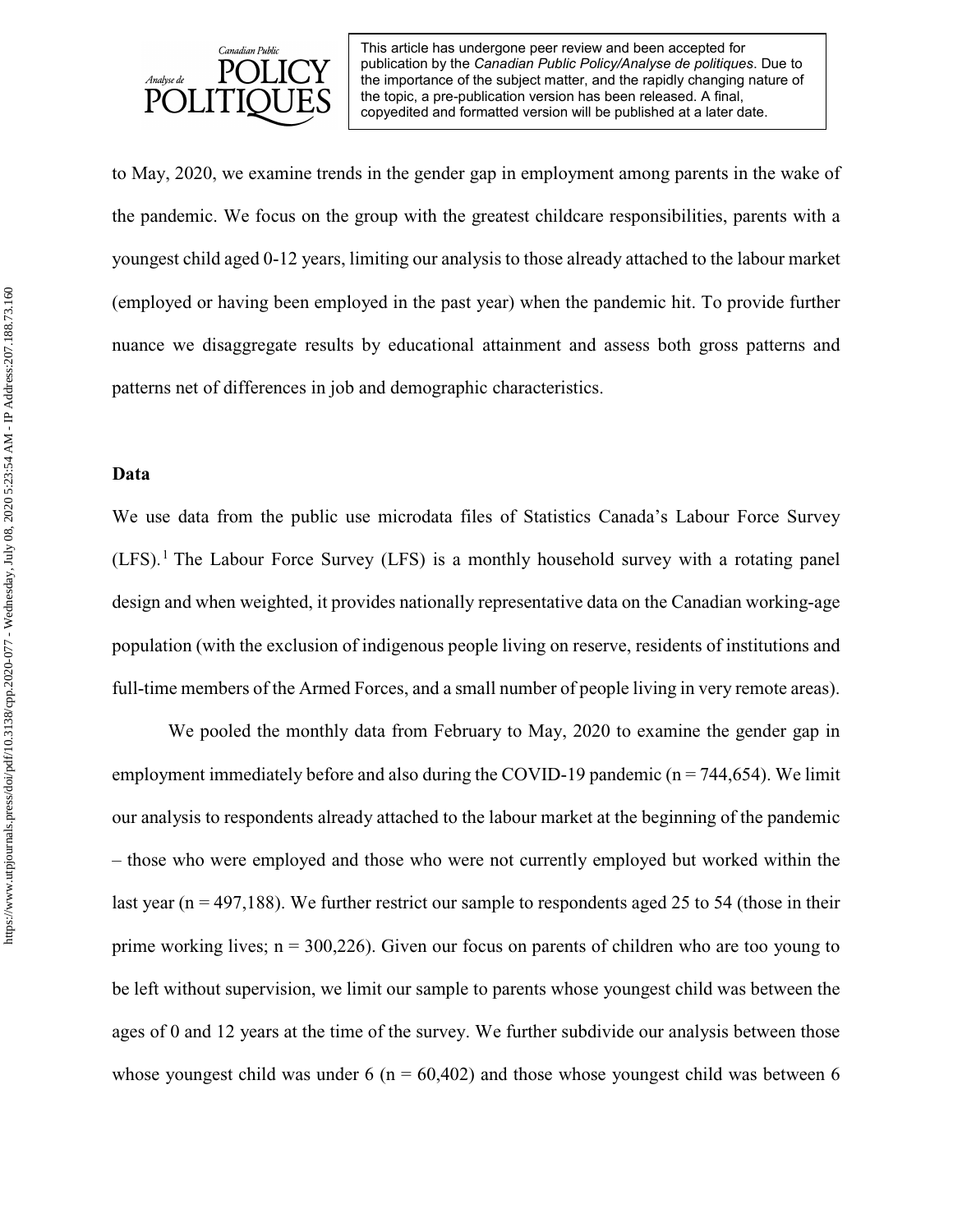

and 12 ( $n = 51,630$ ). Children in the latter age group, while still requiring care and supervision, typically have more capacity to occupy themselves and may therefore create less of a challenge for parents able to work from home. After excluding observations with missing values on the variables used in the analysis, our final analytic sample includes 60,364 parents with a youngest child under 6 and 51,600 parents with a youngest child aged 6-12 years.

## **Variables**

Our main dependent variable is an indicator of currently being employed ( $1=$  employed;  $0=$ otherwise). This includes those who did any work for pay or profit during the reference week or those who had a job but were absent from work (Statistics Canada 2018). Focusing on employment rather than unemployment is preferable insofar as widespread workforce closures mean most of those who lost their jobs would be unable to meaningfully search for new employment (and hence be counted as unemployed) in the initial months of the pandemic. Workers who need to find new jobs during or in the aftermath of a pandemic are most at risk of ongoing economic insecurity and career disruption – layoffs can have negative earnings effects well beyond the short-term (Brand 2015, Morissette, Qiu, and Chan 2013). This employment measure thus provides the best hint of potential longer-term gendered effects. At the same time, those who maintain employed but are absent from work may also be disadvantaged. Some workers may have been (re)employed but remained absent from work when the government implemented a 75% wage subsidy for employers whose business was affected by COVID-19 at the end of March. Such workers effectively experienced a 25% wage cut. Others received no wages at all if their employers chose not to avail themselves of this program, relying instead on the Canada Emergency Response Benefit (CERB),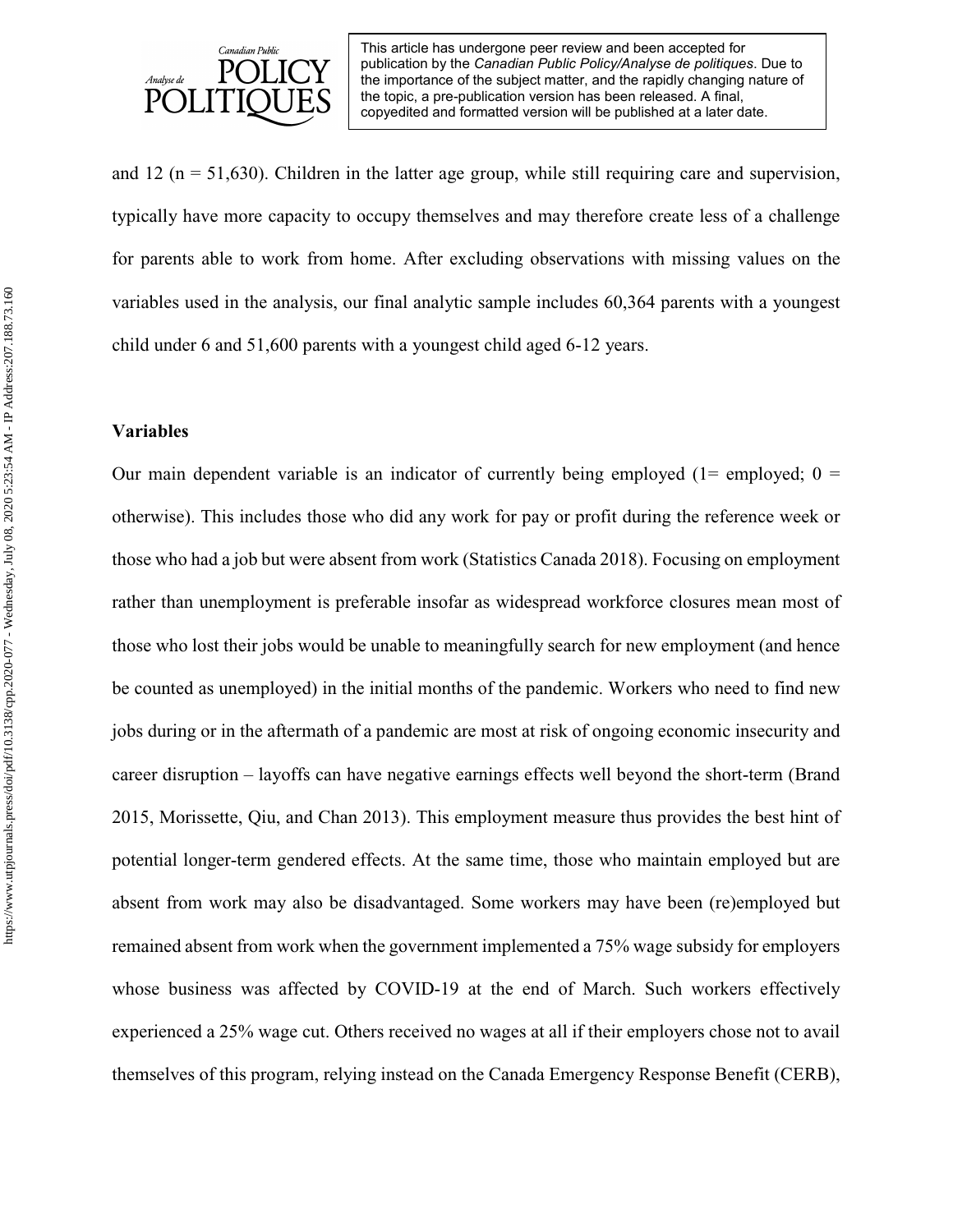

which does not fully replace lost earnings for higher income workers. Further, if their absence is not due to the employer shutting down operations but because of their need to provide childcare, they risk being seen as most expendable if their employer subsequently needs to lay-off workers. We therefore also examine an indicator of currently being employed and at work  $(=1; 0 =$  otherwise) as a secondary dependent variable.

Our main independent variables are survey month (February, March, April, May) as well as the respondent's gender (men, women), parental status (youngest child under 6 and youngest child aged 6-12), and educational attainment (high school or less, postsecondary credential, and university degree or above).

We control for a series of job attributes and the respondent's basic demographic characteristics (Schirle 2015): dummy variables for 40 occupational categories, 21 industry categories, full-time or part-time status, and class of worker (public sector, private sector, selfemployed). We also include a continuous variable to measure job tenure with employer (in months). Note that for employed respondents, we measure the attributes of their current job, whereas for respondents who were not currently employed, we measure the attributes of their last job. For individuals' characteristics, we include dummy variables for age groups (25-29, 30-34, 35-39, 40- 44, 45-49, 50-54), marital status (married/common-law, previously married, never married), and immigration status (immigrant who landed 10 or less years earlier, immigrant who landed more than 10 years earlier, and non-immigrant). We also include a series of province indicators. Appendix Table 1 presents weighted descriptive statistics for the variables.

#### **Analytic Strategies**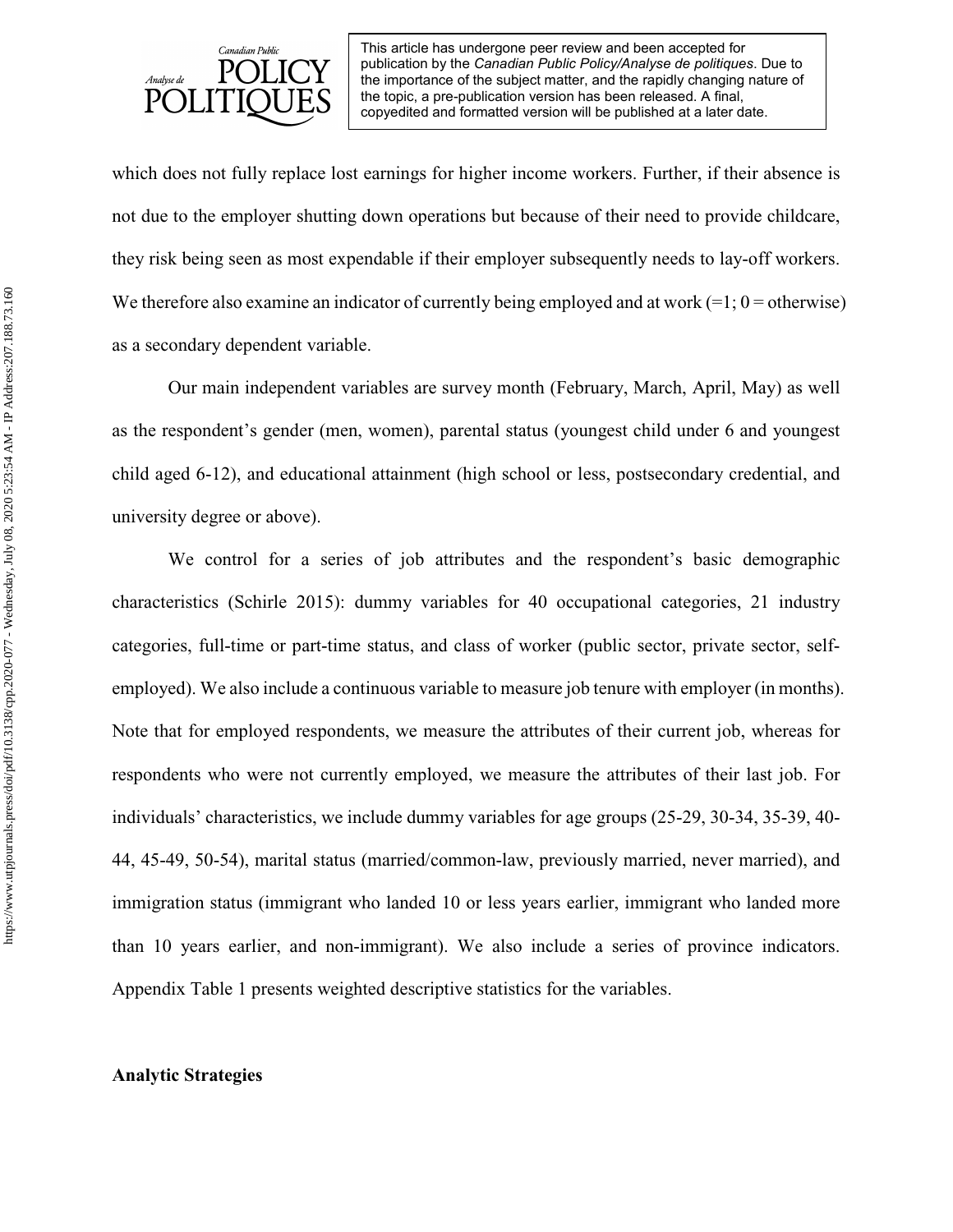

We use logistic regression models to assess how the gender gap in employment changed between February and May, 2020. We first run models with the interactions between gender and survey month only, separately for parents with a youngest child under 6 and parents with a youngest child aged 6-12. Next, we add control variables to see whether fathers' and mothers' job attributes and demographic characteristics account for the gender gap in employment. In addition, we run models without and with control variables by parental status and educational attainment, to assess class differences in the gender employment gap. All analyses are weighted. To facilitate interpretation, we convert results to percentage point differences in men and women's predicted probability of employment and present these marginal effects graphically (Mize, Doan, and Long 2019).

#### **Results**

In Figure 1, we show the gender difference in employment by survey month and parental status. Results from models without controls are in red, and results from models with controls are in blue, with 95% confidence intervals shown as well. Among parents whose youngest child was under 6, there was a small gender employment gap of one percentage point in February ( $p = 0.018$ ; recall that our sample only includes respondents employed within the past year, so we are selecting on those already attached to the labour market). This gender gap increased to 3.8 percentage points in March ( $p < 0.001$ ). Interestingly, the gap shrank to almost zero in April, to the point where there was no significant gender difference  $(p = 0.379)$ . This pattern is consistent with the finding from Statistics Canada (2020) that women accounted for a disproportionate share of job losses in March, but in April employment losses were larger among men. Gender parity shown in April was shortlived, however. As the Canadian economy started to open back up in May, men regained more of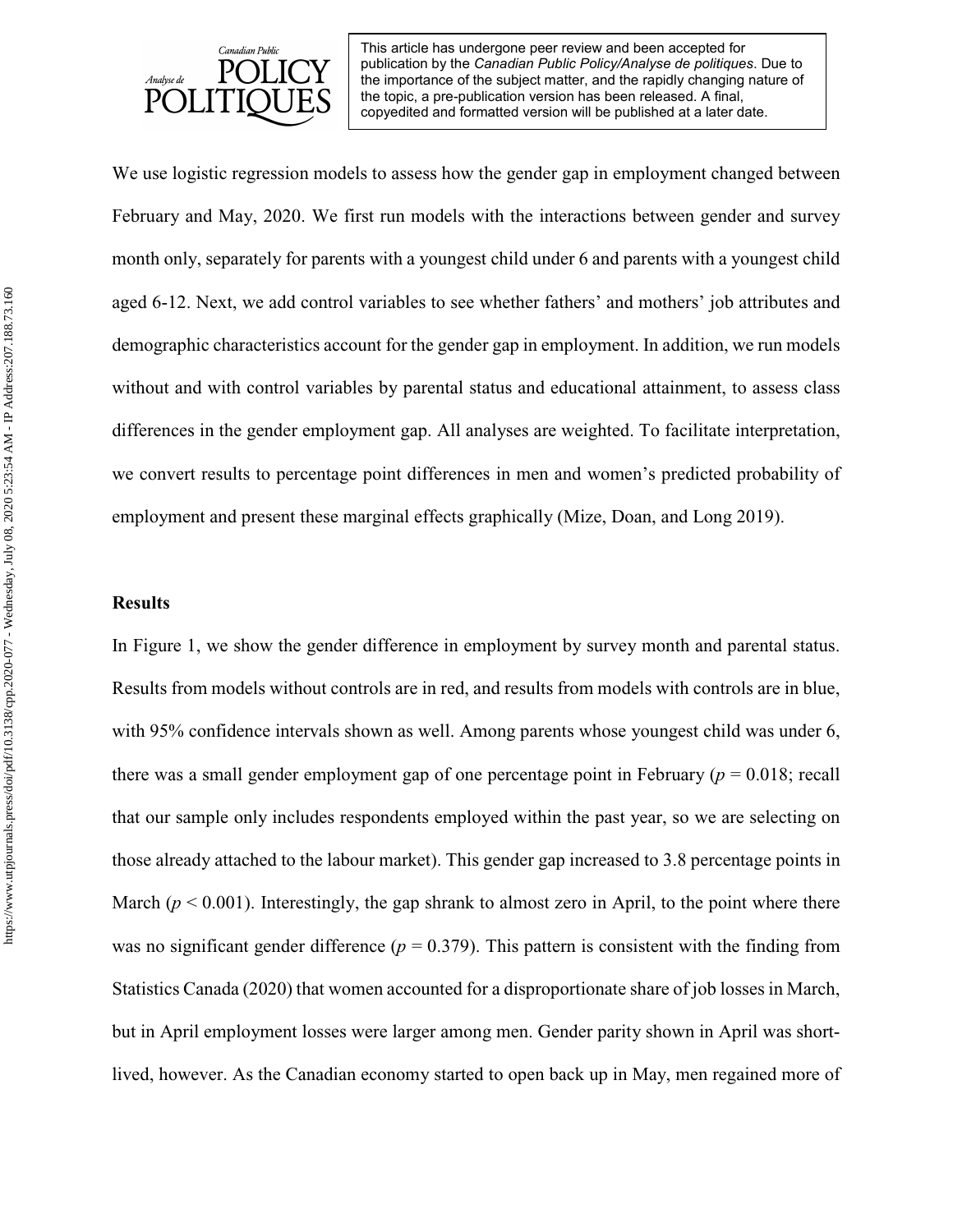

their employment losses than women (Statistics Canada 2020). Similarly, the gender employment gap among parents of pre-school-aged children grew again, reaching 2.5 percentage points ( $p =$ 0.002) and ending up significantly greater than the gap in February ( $p < 0.05$ ). Controlling for job and demographic characteristics has little impact on results, suggesting that, among parents of young children, the growing gap cannot simply be attributed to differences in the types of jobs mothers and fathers hold or their personal characteristics.

Among parents whose youngest child was aged 6-12, there was an even stronger and more consistent growth in the gender employment gap. Specifically, women's disadvantage in the probability of employment was 0.8 percentage points in February ( $p = 0.05$ ), 4.4 percentage points in March ( $p < 0.001$ ), 5.5 percentage points in April ( $p < 0.001$ ), and 7.3 percentage points in May  $(p<0.001)$ . Significance tests indicate that the gender employment gap during the pandemic (from March through May) was significantly larger than that prior to the pandemic (in February). After we control for a host of covariates, the gender gap in employment narrows but is still significantly larger in March through May than in February (2.5, 2.3, and 4.2 percentage points in March, April, May, respectively versus 0.4 percentage points in February).

Aggregate patterns can hide substantial intra-group variability. Recent research shows that the negative impact of the pandemic on employment is more pronounced among less-educated workers in Canada (Béland et al. 2020) and working remotely is less of an option for less-educated workers to juggle work and family (Messacar, Morissette, and Deng 2020, Gallacher and Hossain 2020). Given the vulnerable labor market position of the less-educated workers and the fewer institutional resources that they can draw on to balance work and family, an important question arises: Does the gender gap in employment vary by class (indicated by educational attainment)?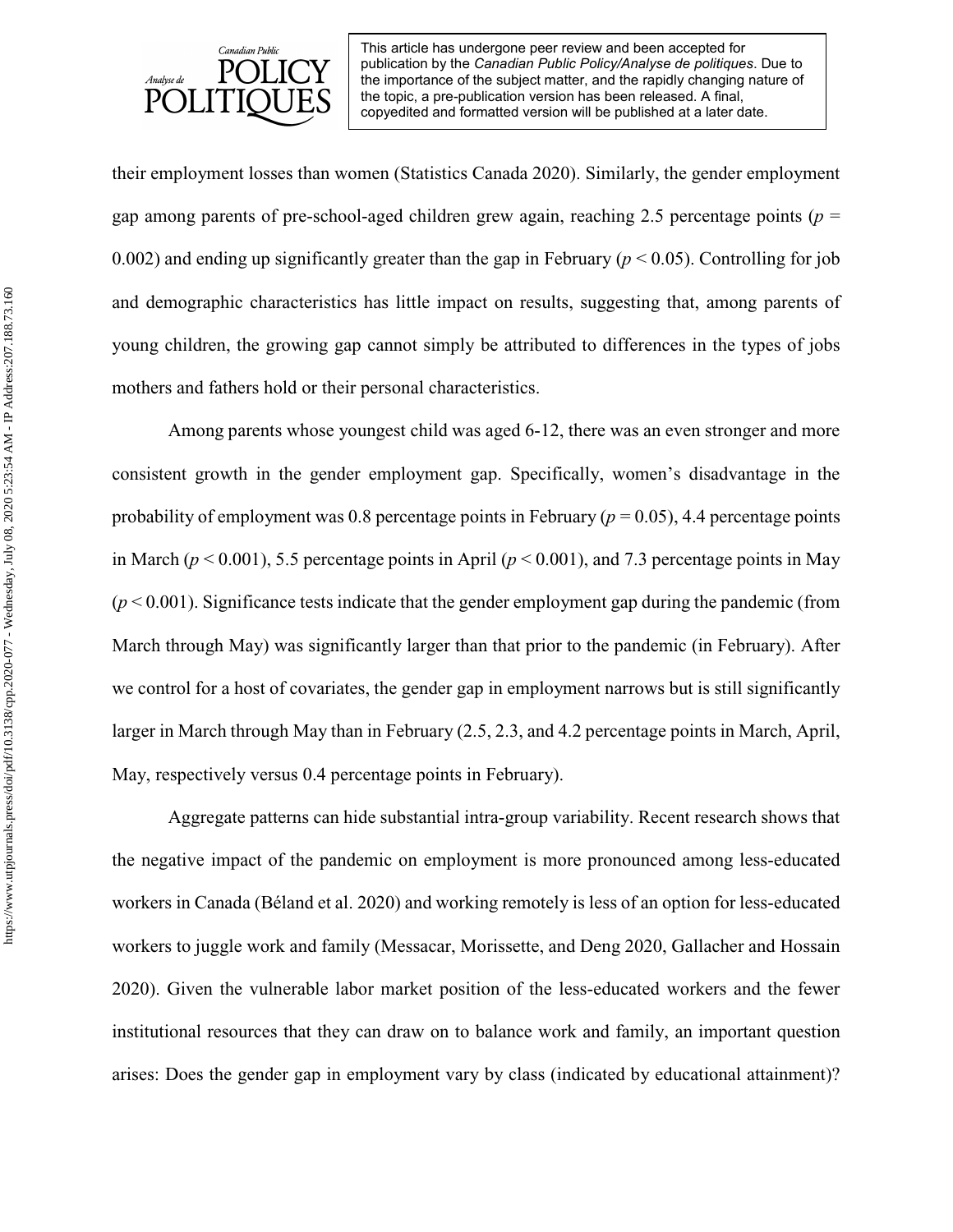

In Figure 2, we present the gender gap in the probability of being employed by survey month and educational attainment among parents with a youngest child under 6. Figure 3 presents the parallel results for parents with a youngest child aged 6-12.

As shown in Figure 2, the gender employment gap among parents with a child under 6 widened during the pandemic to a much larger degree among the less-educated. Among those with a high school education or less, women's probability of being employed lagged behind men by 2.5 percentage points in February ( $p = 0.052$ ), with the gap increasing to 5.6 percentage points in March ( $p = 0.001$ ), 5.1 percentage points in April ( $p = 0.013$ ), and further to 11.5 percentage points in May ( $p < 0.001$ ). In fact, the gender employment gap in May was significantly larger than the gap in the previous three months ( $p \le 0.05$ ). Similar patterns appear among those with a postsecondary credential, with the gender employment gap (in percentage points) increasing from 2.8 in February (*p* < 0.001), 4.4 in March (*p* < 0.001), and further to 6.0 in May (*p* < 0.001; the gap was the smallest in April [1.8,  $p = 0.183$ ]). Again, the gender gap in employment was significantly larger in May than in February and April ( $p < 0.05$ ). By contrast, among those with a university degree or above, the gender employment gap was only present in March (3.6 percentage points;  $p < 0.001$ ) but it was not significantly different from zero in the other three months ( $p >$ 0.05). Thus, for university-educated parents with young children, women were more negatively affected in March when the pandemic first hit Canada and workplaces, schools, and childcare centres started to close, but this disparity was short-lived. By April, there was no longer a gender employment gap among highly-educated parents who were already attached to the labour market when the pandemic hit.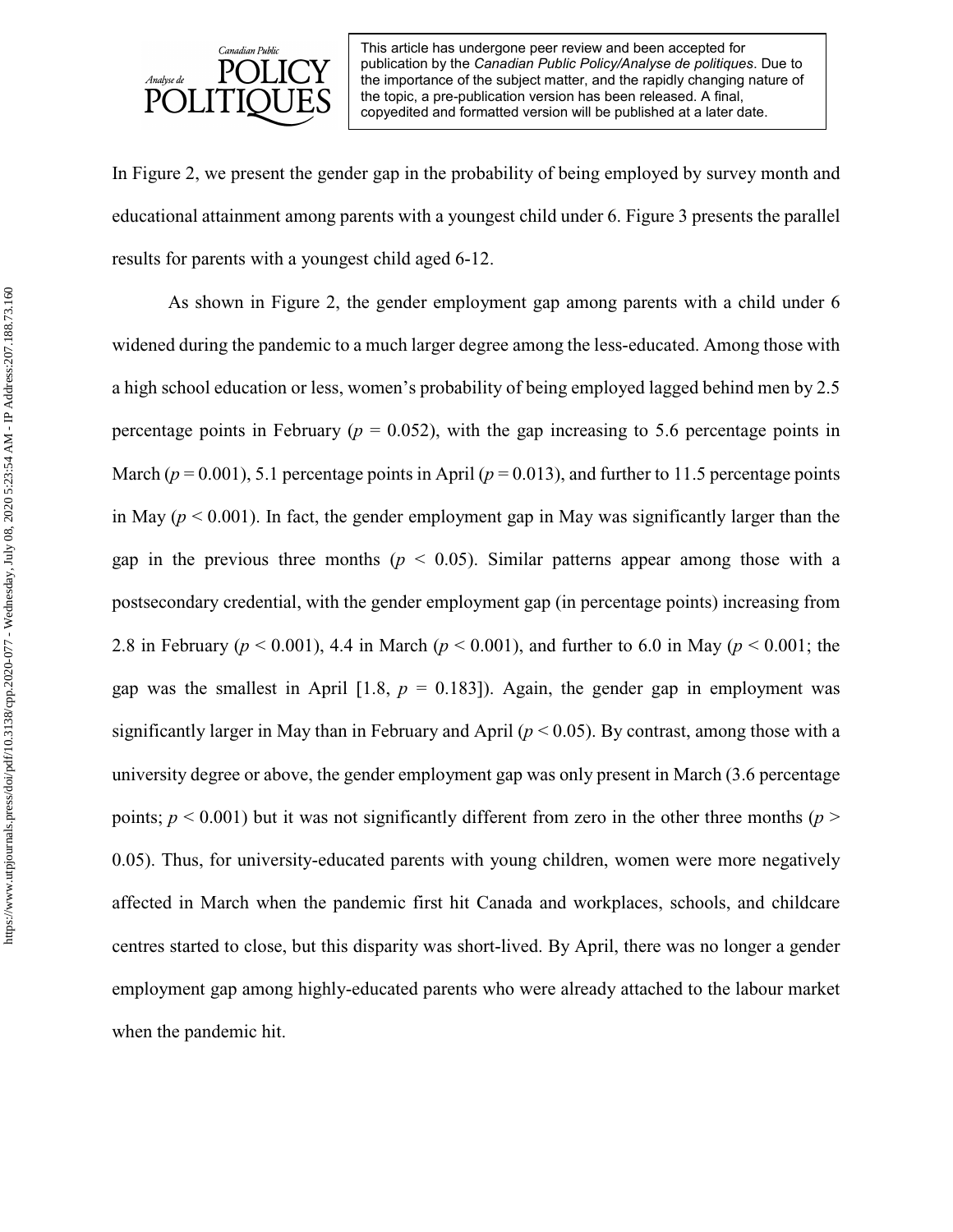

After we control for a variety of covariates, gender employment gaps remain for most groups. We do notice that controlling for covariates explains much of the gender employment gap among the least-educated parents with pre-school-aged children, especially in March and April when social distancing measures were most strictly enacted. In supplementary analysis, we decomposed the role of each job attribute measure in the model, and found that full-time/part-time status and occupation played the most important role. This suggests that greater gender occupational segregation and the disproportionate share of mothers with young children (relative to fathers) working part-time among the working-class contribute strongly to the more pronounced gendered effects of the pandemic in this group.

Figure 3 shows that the widening gender employment gap in the wake of the pandemic among parents with school-aged children was also more pronounced among the least-educated. Among those with a high school education or less, the gender employment gap widened more than 10 times between February and May (from 1.6 percentage points in February to 16.8 percentage points in May; the difference of 15.2 percentage points is statistically significant). Adding controls explains the gender gap in March and April, but not in May, suggesting that the pandemic may have a lasting impact on gendered employment patterns among the least-educated parents. Similarly, among moderately-educated parents with school-aged children, the gender employment gap widened over time almost in a linear fashion, but the temporal trend was much less pronounced than that among the least-educated parents. Specifically, among parents who had a postsecondary credential and a youngest child aged 6-12, the gender employment gap increased from 1.2 percentage points in February ( $p = 0.094$ ), to 4.9 percentage points in March ( $p \le 0.001$ ) and 5.9 percentage points in April ( $p < 0.001$ ), and further to 7.5 percentage points in May ( $p < 0.001$ ).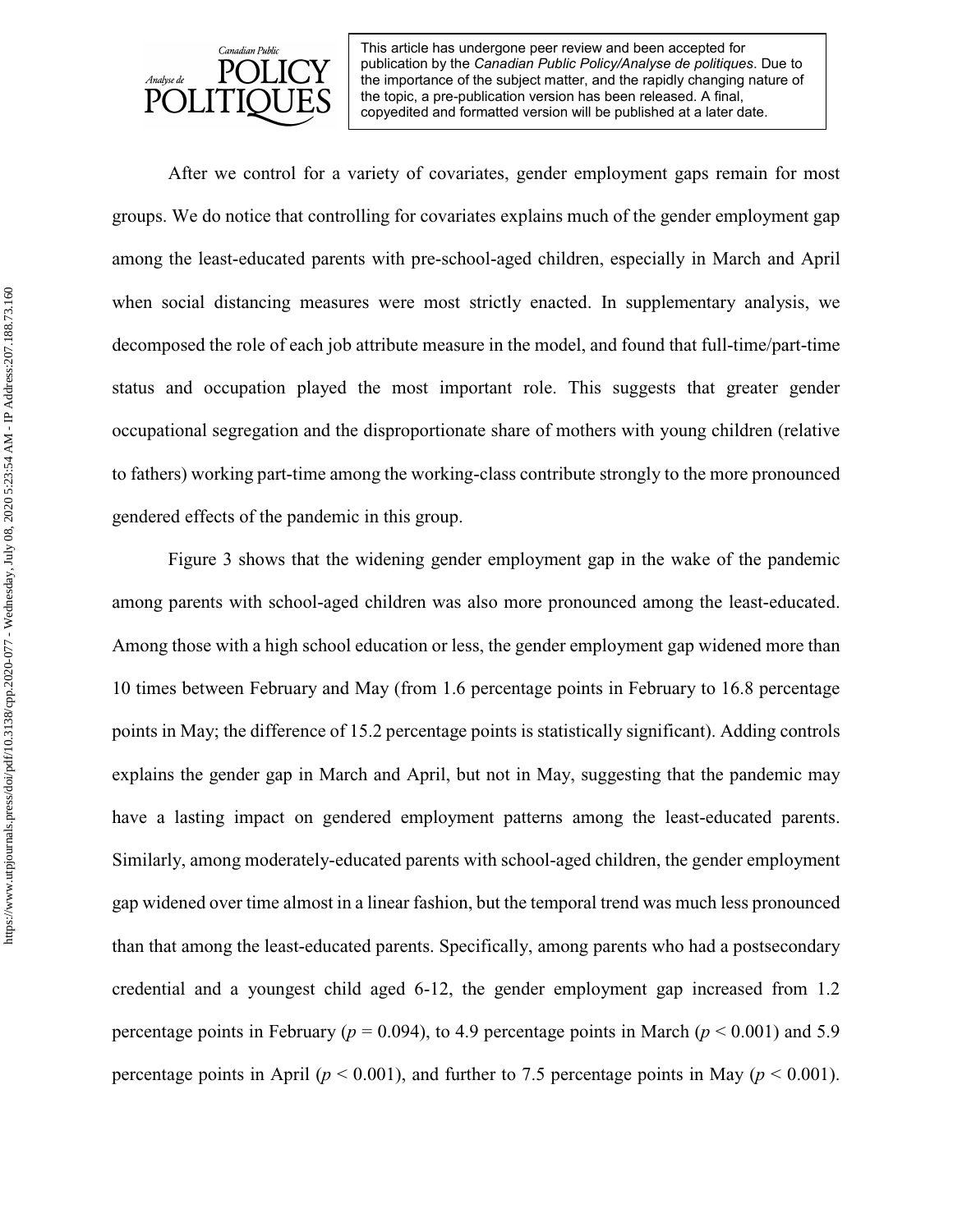

Notably, adding controls explains almost all of the gender employment gap. As with parents of younger children, the gender employment gap among parents of school-aged children was affected the least for the most-educated group, the group with a university degree or above. However, it did still widen significantly from a non-significant difference of 0.7 percentage points in February to about 4 percentage points in March through May. Adding controls explains little of this increase.

So far, we have considered patterns of employment regardless of whether people were actually at work or absent. While providing the best measure of economic security, this measure misses gendered patterns of leave-taking to manage caregiving. If we look at people who were employed and at work, does our result change? Figure 4 reveals that the gender gap in being employed and at work was already present in February across educational and parental status groups. This gender gap widened during the pandemic, again more so for the less-educated. Adding controls does not change the gendered employment impacts of the pandemic. The class difference is particularly striking among parents with school-aged children: The gender gap in the probability of being employed and at work increased in a linear manner with survey month among those with a high school education or less. In contrast, among university-educated parents of school-aged children, women significantly lagged behind men in being employed and at work in March, but the gender gap narrowed in April and resumed almost to pre-pandemic levels in May.

Taken together, our results suggest that the pandemic has exacerbated gender inequalities among parents, especially among parents of school-aged children. Not all educational groups bear the gendered burden equally. Our results show that the employment of mothers with a high school education or less was hit much harder than that of their male counterparts, and less-educated women's greater disadvantage in employment relative to men further widened in May when the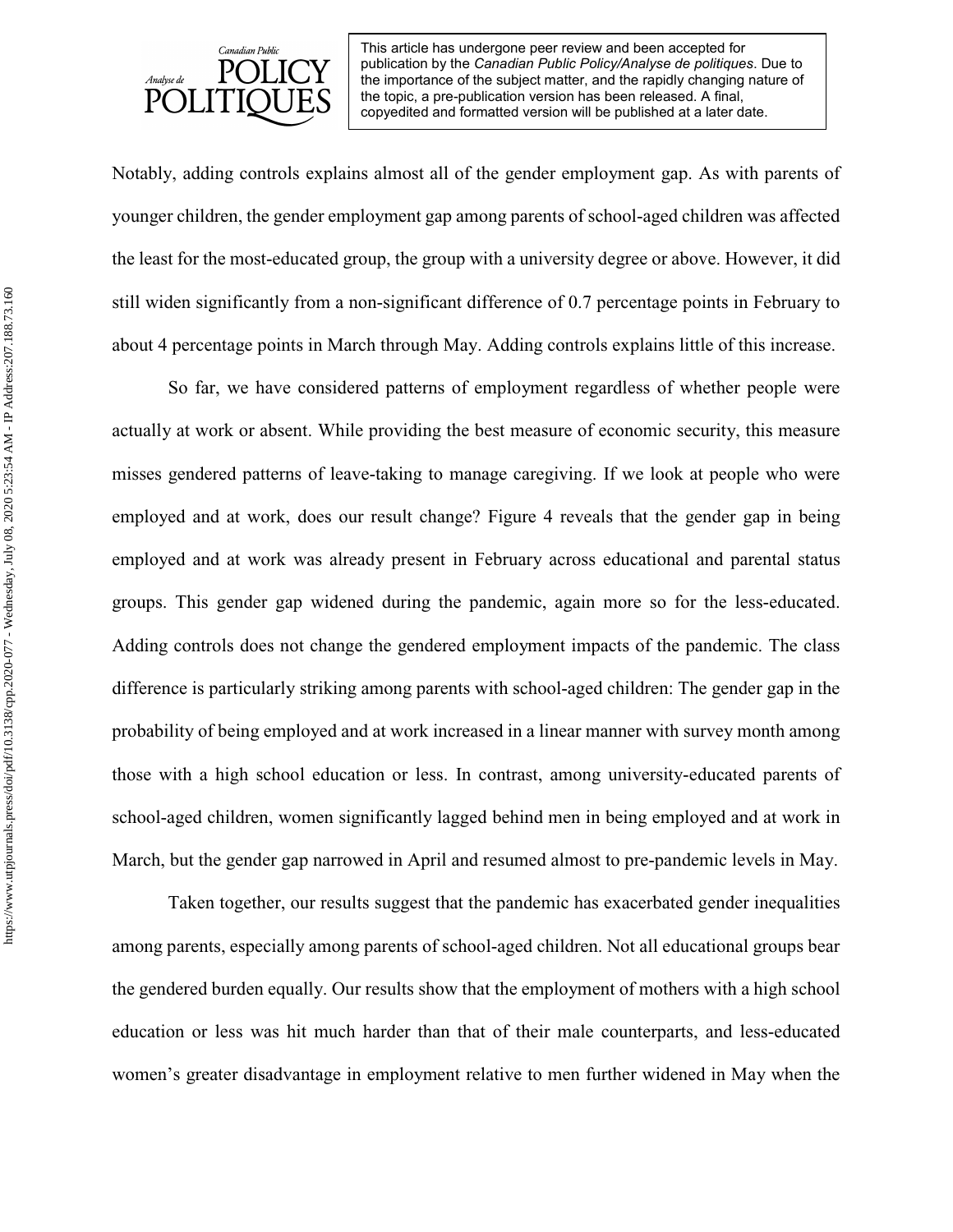

Canadian economy started to open up. By contrast, the employment impact of the pandemic is more equally distributed between highly-educated men and women and does not seem to last.<sup>[2](#page-28-1)</sup>

## **Discussion and Conclusion**

Adding to the nascent literature on the impact of COVID-19 on gender inequalities (Kristal and Yaish 2020, Kochhar and Barroso 2020), we find that far from being a greater equalizer, the COVID-19 pandemic is in fact exacerbating pre-existing inequalities. Among parents of children too young to be left unsupervised, mothers' employment is hit harder by the COVID-19 pandemic than that of fathers, widening the gender employment gap among parents.<sup>[3](#page-28-2)</sup>

Mothers' concentration in occupations most at risk of job losses and their much higher likelihood of working part-time play a substantial role in explaining the growing gender employment gap among parents of young children. As the Canadian economy starts to open up and service sector jobs return, the gender gap may diminish. Much depends, however, on the availability of care arrangements. Governments have started allowing previously closed childcare centres and schools to re-open, and some summer camp options for school-aged children are becoming available. However, restrictions on capacity and operating procedures threaten the ongoing financial viability of childcare centres, and parents' concerns for safety may also make them hesitant to enroll their children. Childcare centres report considerable uncertainty about their ability to re-open while maintaining both safety and financial viability (Friendly, Forer, and Vickerson 2020). Whether there will be enough spaces for children who need them without greater government support is thus an open question. To the extent that jobs return but care options remain limited, the gender gap in employment will likely continue to grow rather than diminish.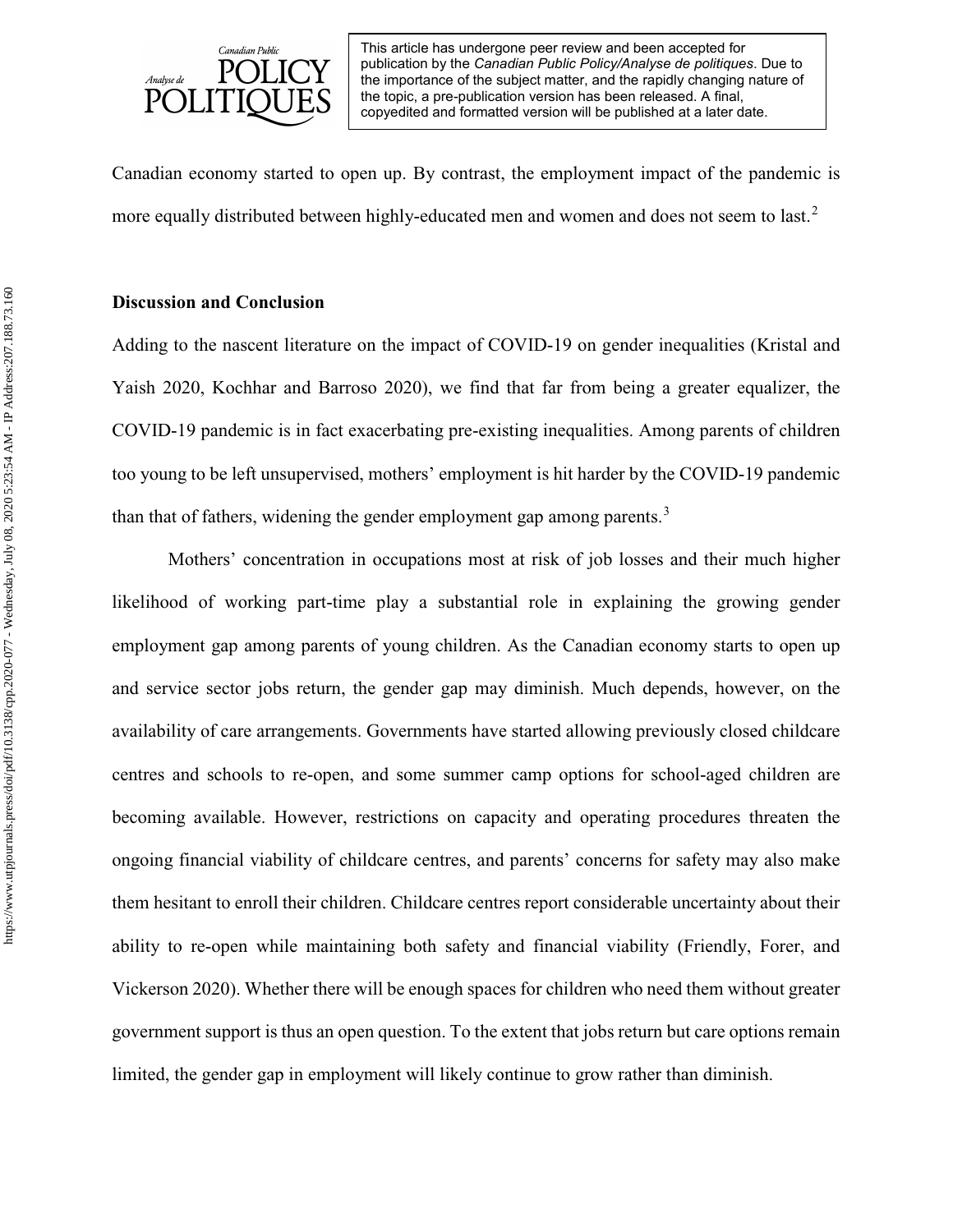

The finding that the gender employment gap increased most among parents of school-aged children (rather than pre-school-aged children) highlights the importance of care provisions for this demographic. Public policy, to the extent that it has engaged with childcare provision, has focused most heavily on pre-school-aged children (see e.g. Government of Canada 2017, Stalker and Ornstein 2013). And indeed, having children is typically more of an impediment to mothers' employment when children are young. As children reach school-age, the gender gap in labour force participation among parents wanes in line with public attitudes that are more supportive of maternal employment for mothers of older children (Antonini et al. 2020). A growing gender employment gap among parents of elementary school-aged children in the wake of the pandemic threatens this pattern. In the short-term, ensuring the viability of the summer-care sector will thus be critical if we are to avoid long-lasting exacerbation of gender inequality. Looking forward, recognizing the mismatch between school and work schedules and ensuring that after-school programs and summer care are included in policy initiatives around childcare will also be important.

The greater impact of COVID-19 on gender inequality among less-educated parents may also grow rather than recede with time. We find that gendered labor market effects of the pandemic are distributed unevenly across social classes. The gendered impact of the pandemic on parental employment is especially pronounced among parents with a high school education or lower. By contrast, for parents with at least a university degree, the more negative impact of the pandemic on mothers' employment was briefly seen in March but the gender employment gap recovered quickly to a level similar to the pre-pandemic gap. Our research highlights the double jeopardy faced by less-educated mothers of young children in the wake of the pandemic, given the childcare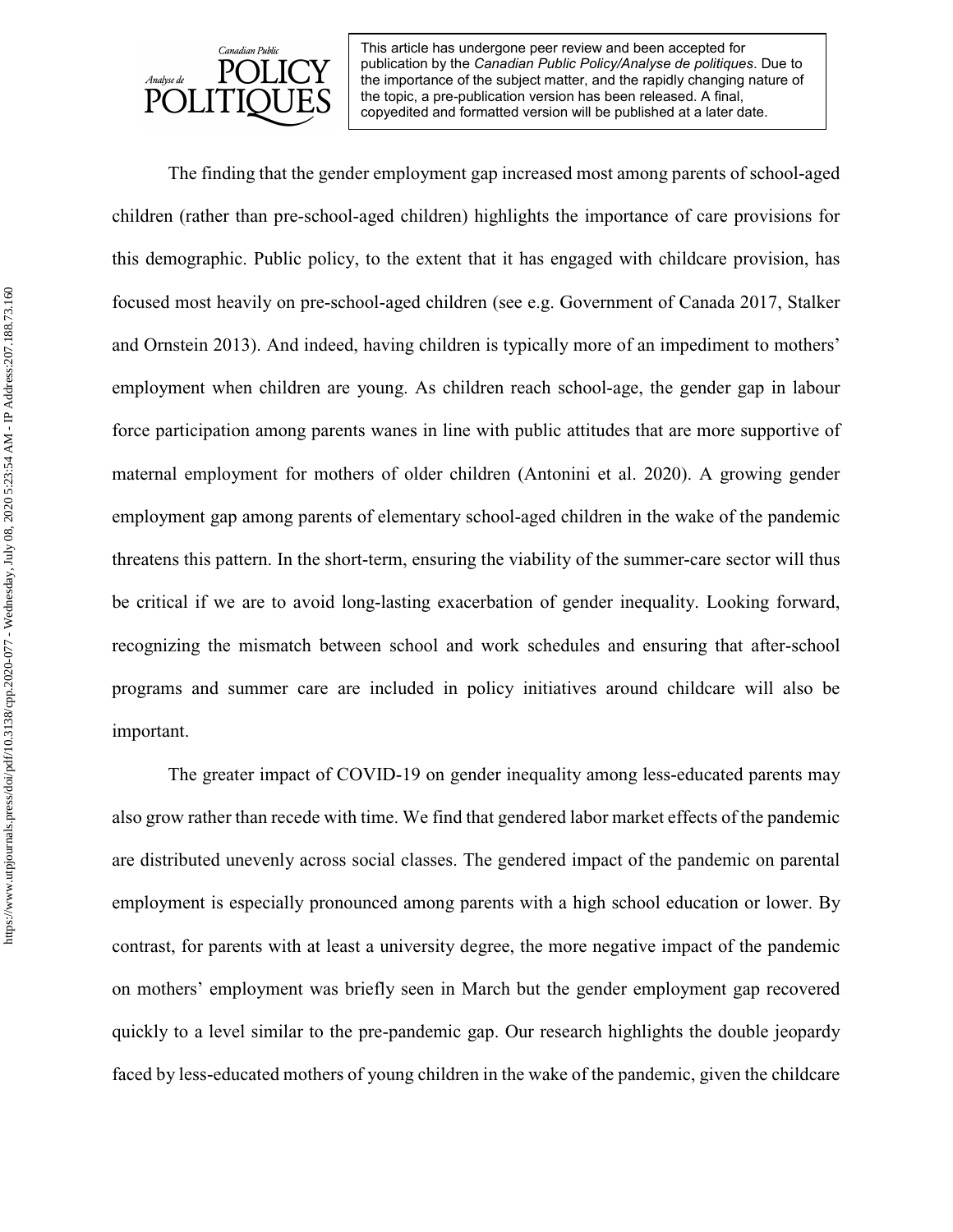

responsibilities, fewer economic resources, and vulnerable labor market positions borne by these women. There is the potential for the COVID-19 pandemic to have a lasting impact on gendered employment patterns among the less-educated, which may further put working-class women in particularly disadvantaged positions in the labor market. Our research thus underscores the urgency of government support for the care sector in the wake of the pandemic, which has been "confusing, uneven, and often less than adequate" (Friendly, Forer, and Vickerson 2020). More than ever, it is apparent that childcare is an essential service, and must be funded and organized as such so that it is accessible and affordable for all who need it.

The pandemic also underscores limitations in leave provision in Canada. Most provinces and the federal jurisdiction have enacted and/or extended job-protected leaves in Employment Standards for those caring for family members in the pandemic, although particular entitlements vary. These provisions are, however, temporary. If job protections for caregiving are rescinded before childcare is fully available, mothers' employment will take a further hit. Outside COVID-19-specific measures, leave provisions for caregiving are limited once children are older than 18 months. Legal prohibitions against family status discrimination may provide some protection to parents, but ambiguities around what constitutes "reasonable accommodation" for caregiving make this by no means assured (Hirsh and Fuller forthcoming). More generous and flexible leave provisions that allow some portion of parental leave to be taken when children are older would better serve the diverse parenting demands in today's society. Even outside the complete closure of schools and childcare centres, the ability to take some time to care for children without penalty would help parents better manage the sometimes unpredictable demands of parenting without the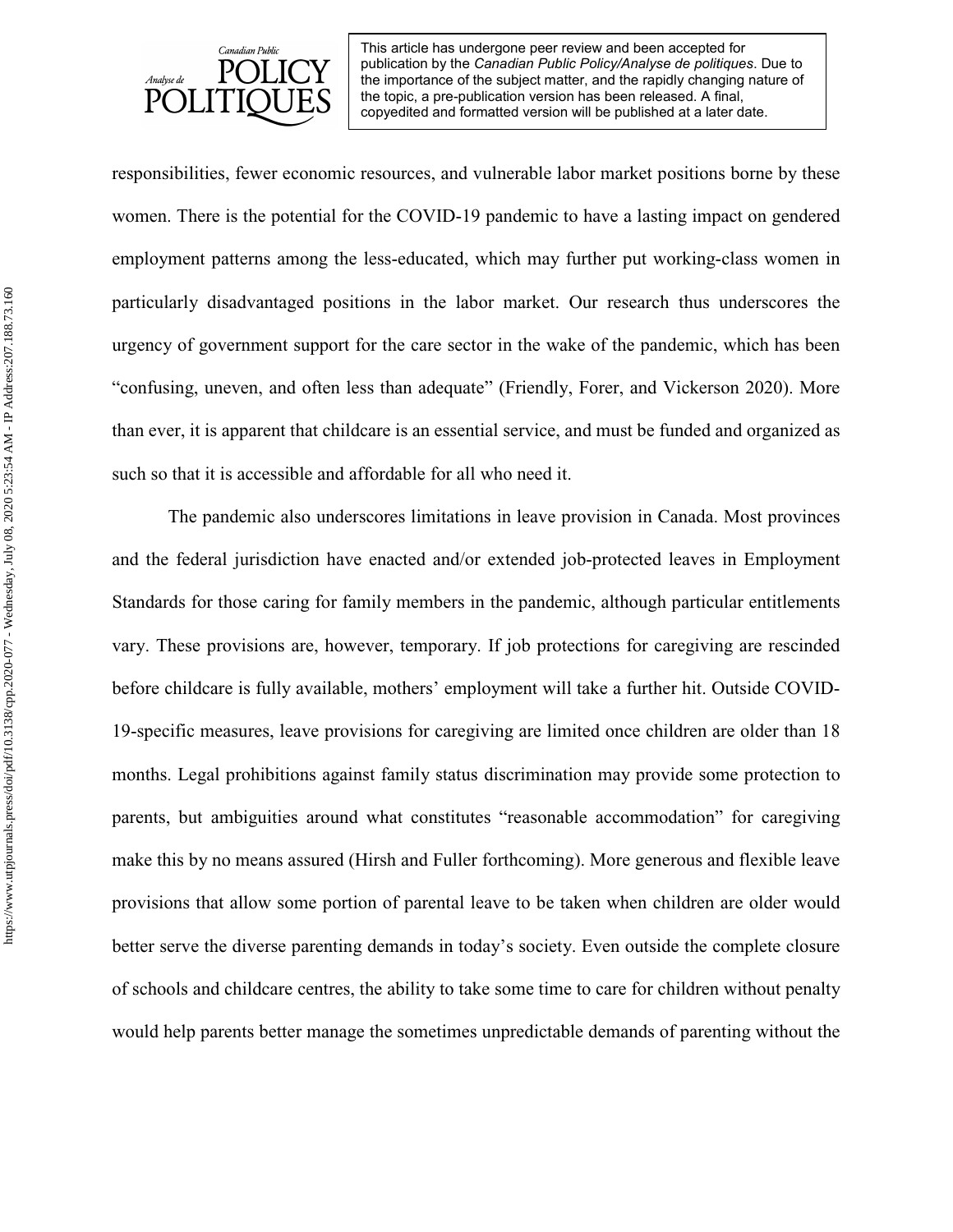

fear of losing their jobs. This is especially important for less-educated parents who disproportionately work in on-site jobs without flexible schedules (Fuller and Hirsh 2019).

The implications of leave provisions need to be carefully considered along gender and class lines. There is a danger that more generous leave provisions may exacerbate gender inequality in labour markets if they are used by mothers more than fathers (Mari and Cutuli 2018, Brady, Blome, and Kmec 2018, Budig, Misra, and Boeckmann 2016). To reduce the chance of job loss and the amount of time away from work that mothers have to bear due to childcare responsibilities, any expansion to leave policies should be accompanied by mechanisms ensuring that they promote men's participation in care. In tackling this challenge, policymakers also need to be cognizant that gendered pressures can vary for differently situated families. In practice, it may be easier for more affluent families to share the work of earning and caring during the pandemic given the characteristics of their work and their greater financial resources. Sharing leave between parents can create greater financial hardships if their earnings are low and unequal, especially when income supplements do not fully offset lost wages (McKay, Mathieu, and Doucet 2016).

Our research is not without limitations. In particular, we have only examined employment but not work hours. To the extent that mothers are also more likely than fathers to scale back work, our results likely underestimate the gendered impacts of the pandemic on labor market outcomes. In addition, given data limitations, we can only analyze patterns at the level of the individual. Couple-level data, which is not currently made available in the LFS public-use files, would be especially welcome to examine how couples actually bargain and negotiate work-family arrangements. Finally, we encourage additional work on the particular circumstances of single parents. Employment among lone mothers has increased substantially in recent decades, although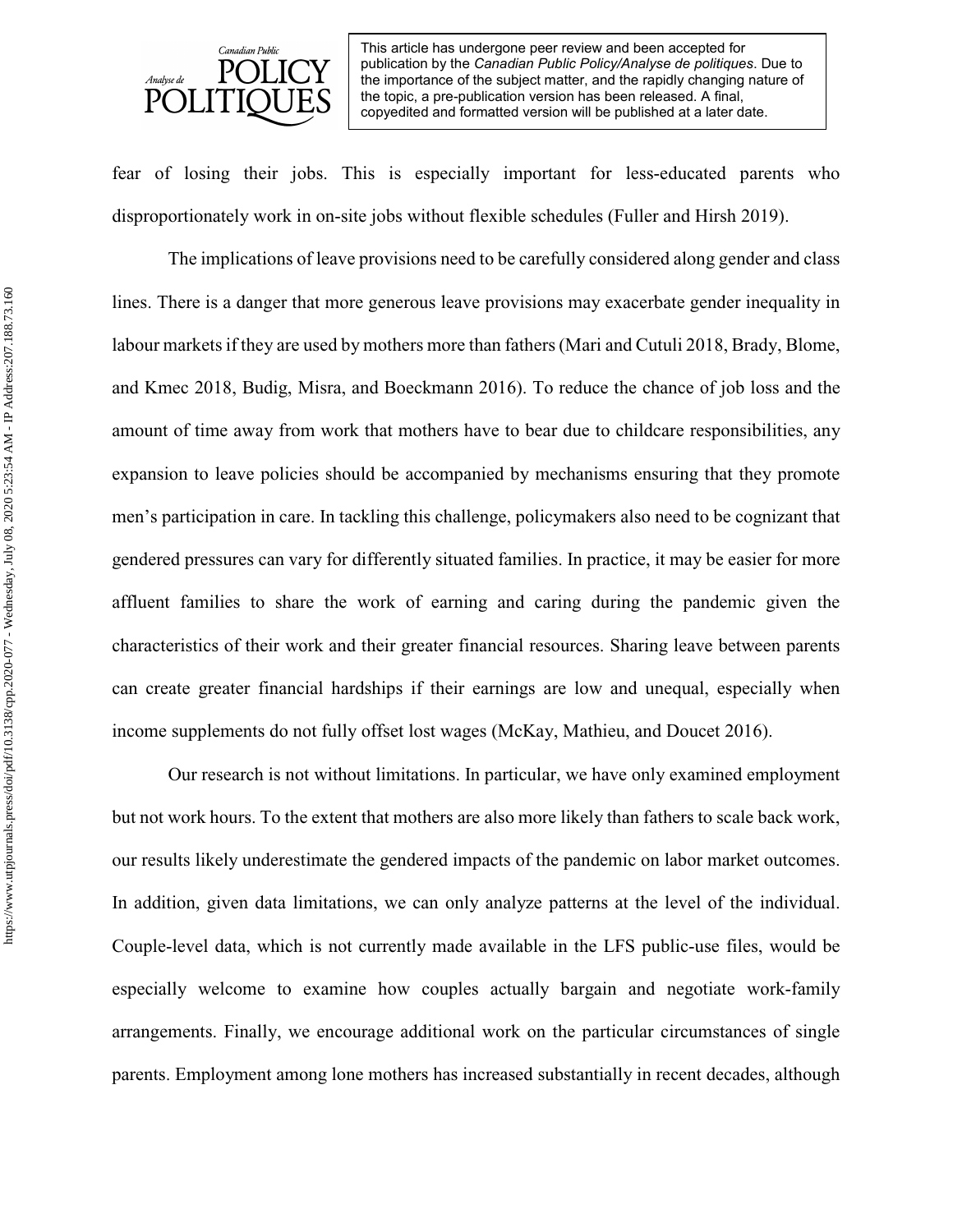

it still lags mothers in couple families (Uppal 2015, Beaujot, Du, and Ravanera 2013). Understanding the impact of the pandemic on the employment of lone mothers is of critical importance.

The COVID-19 pandemic has brought deep-seated and persistent inequalities to the fore. Health and social risks have been uneven across groups. Our analysis of employment gaps has highlighted the intersectional inequalities disproportionately born by less-educated mothers. The gendered and class-based inequalities in employment exacerbated by the pandemic will not automatically disappear when the economy opens up. Unequal employment losses risk further entrenching disadvantage. Thus, concerted policy attention will be necessary to help mothers, especially those with less education, return to the labour market. To aid equitable post-pandemic recovery and prepare for future disruptive crises, policymakers should focus attention on creating a robust and well-funded public care sector and implementing more flexible leave policies that allow fathers and mothers at various parenting stages to manage caregiving demands when needed.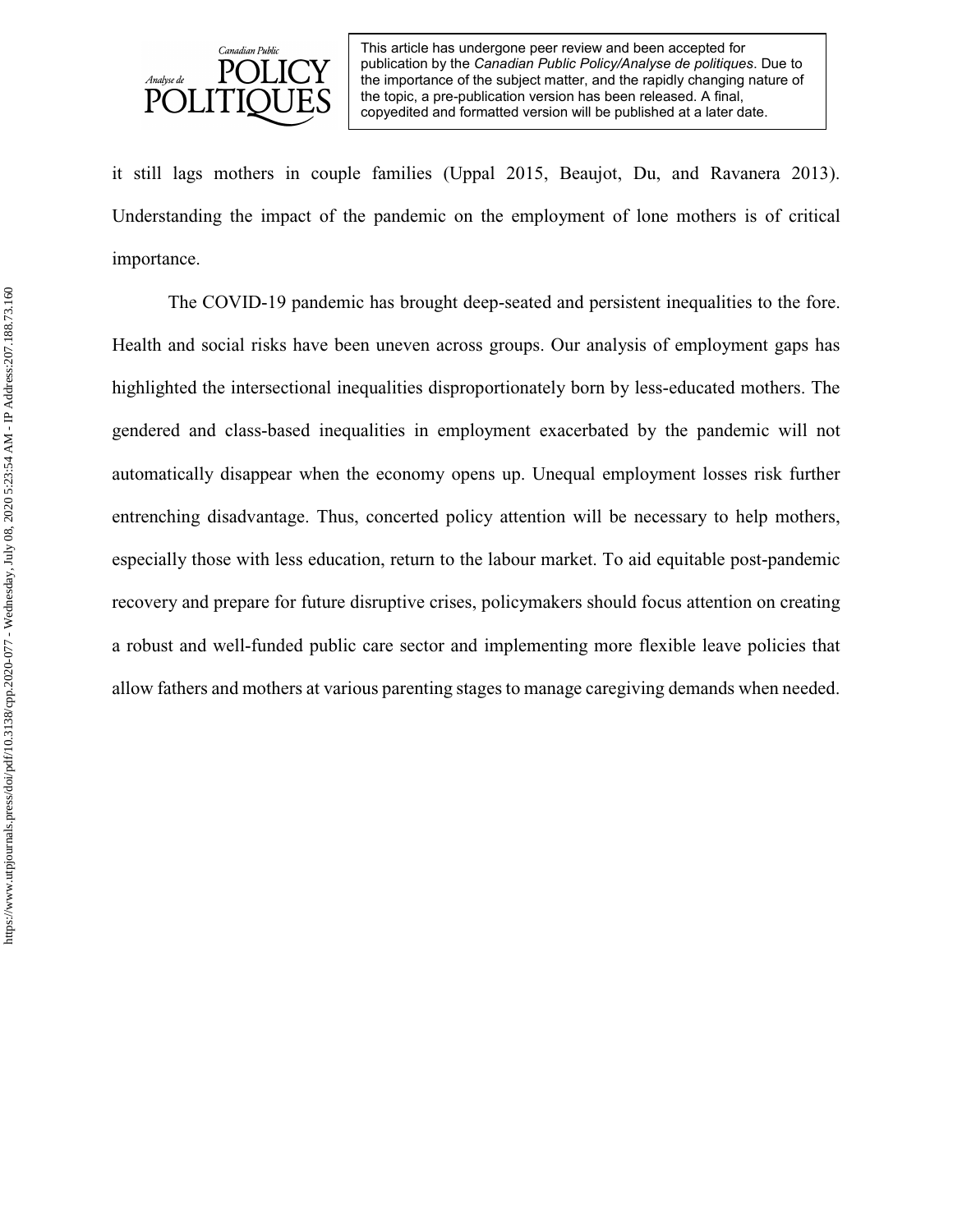

# **References:**

- Antonini, Matteo, Ashley Pullman, Sylvia Fuller, and Lesley Andres. 2020. "Pre-and Postpartum Employment Patterns: Comparing Leave Policy Reform in Canada and Switzerland." *Community, Work & Family*:1-28.
- Beaujot, Roderic, Ching Jiangqin Du, and Zenaida Ravanera. 2013. "Family Policies in Quebec and the Rest of Canada: Implications for Fertility, Child-Care, Women's Paid Work, and Child Development Indicators." *Canadian Public Policy* 39 (2):221-240.
- Beaujot, Roderic, Jianye Liu, and Zenaida Ravanera. 2017. "Gender Inequality in the Family Setting." *Canadian Studies in Population* 44 (1-2):1-15.
- Beland, Louis-Philippe, Abel Brodeur, Derek Mikola, and Taylor Wright. 2020. The Short-Term Economic Consequences of Covid-19: Occupation Tasks and Mental Health in Canada. In *IZA Discussion Paper*.
- Brady, David, Agnes Blome, and Julie A Kmec. 2018. "Work-Family Reconciliation Policies and Women's and Mothers' Labor Market Outcomes in Rich Democracies." *Socioeconomic Review* 18 (1):125-161.
- Brand, Jennie E. 2015. "The Far-Reaching Impact of Job Loss and Unemployment." *Annual Review of Sociology* 41:359-375.
- Budig, Michelle J, Joya Misra, and Irene Boeckmann. 2016. "Work–Family Policy Trade-Offs for Mothers? Unpacking the Cross-National Variation in Motherhood Earnings Penalties." *Work and Occupations* 43 (2):119-177.
- Cooke, Lynn Prince, and Sylvia Fuller. 2018. "Class Differences in Establishment Pathways to Fatherhood Wage Premiums." *Journal of Marriage and Family* 80 (3):737-751.
- England, Paula. 2010. "The Gender Revolution: Uneven and Stalled." *Gender & Society* 24 (2):149-166.
- Friendly, Martha, Barry Forer, and Rachel Vickerson. 2020. The Pandemic Experience Has Created an Uncertain Future for Canadian Child Care Services: Highlights of a National Survey. Canadian Childcare Federation and Child Care Now.
- Fuller, Sylvia. 2018. "Segregation across Workplaces and the Motherhood Wage Gap: Why Do Mothers Work in Low-Wage Establishments?" *Social Forces* 96 (4):1443-1476.
- Fuller, Sylvia, and Lynn Prince Cooke. 2018. "Workplace Variation in Fatherhood Wage Premiums: Do Formalization and Performance Pay Matter?" *Work, Employment and Society* 32 (4):768-788.
- Fuller, Sylvia, and C Elizabeth Hirsh. 2019. ""Family-Friendly" Jobs and Motherhood Pay Penalties: The Impact of Flexible Work Arrangements across the Educational Spectrum." *Work and Occupations* 46 (1):3-44.
- Gallacher, Guillermo, and Iqbal Hossain. 2020. "Remote Work and Employment Dynamics under Covid-19: Evidence from Canada." *Canadian Public Policy*:Accepted version, e2020026.
- Government of Canada. 2017. Multilateral Early Learning and Child Care Framework. edited by Employment and Social Develoment Canada. Ottawa: Government of Canada.
- Hirsh, C Elizabeth, and Sylvia Fuller. forthcoming. "Caregivers, Gender and the Law: An Analysis of Family Responsibilty Discrimination Case Outcomes." *Gender & Society*.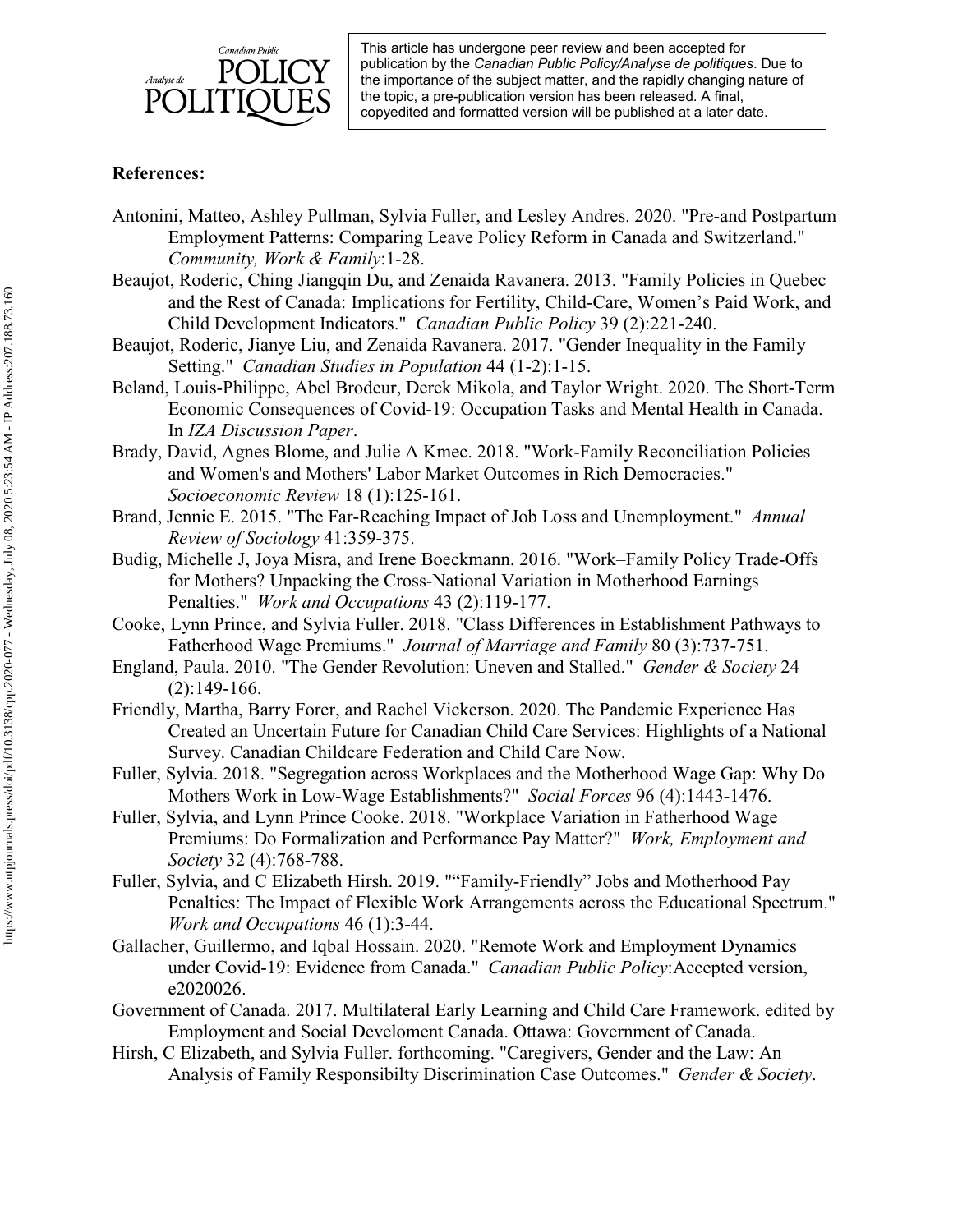

- Jones, Bethany L., and Jonathan S. Jones. 2020. "Gov. Curomo Is Wrong, Covid-19 Is Anything but an Equalizer." *The Washington Post*, June 12, 2020.
- Kochhar, Rakesh, and Amanda Barroso. 2020. Young Workers Likely to Be Hard Hit as Covid-19 Strikes a Blow to Restaurants and Other Service Sector Jobs. Pew Research Centre.
- Kristal, Tali, and Meir Yaish. 2020. "Does the Coronavirus Pandemic Level Gender Inequality Curve?(It Doesn't)." *Research in Social Stratification and Mobility*:100520.
- Lemieux, Thomas, Kevin Milligan, Tammy Schirle, and Mikal Skuterud. 2020. "Initial Impacts of the Covid-19 Pandemic on the Canadian Labour Market." *Canadian Public Policy* COVID-19 Special Issue. doi: [https://doi.org/10.3138/cpp.2020-049.](https://doi.org/10.3138/cpp.2020-049)
- Mari, Gabriele, and Giorgio Cutuli. 2018. Do Parental Leaves Make the Motherhood Wage Penalty Worse? Assessing Two Decades of German Reforms. *SocArXiv* f2nrc. doi:10.31219/osf.io/f2nrc.
- McKay, Lindsey, Sophie Mathieu, and Andrea Doucet. 2016. "Parental-Leave Rich and Parental-Leave Poor: Inequality in Canadian Labour Market Based Leave Policies." *Journal of Industrial Relations* 58 (4):543-562.
- Messacar, Derek, René Morissette, and Zechuan Deng. 2020. Inequality in the Feasibility of Working from Home During and after Covid-19. Ottawa: Statistics Canada.
- Mize, Trenton D, Long Doan, and J Scott Long. 2019. "A General Framework for Comparing Predictions and Marginal Effects across Models." *Sociological Methodology* 49 (1):152- 189.
- Morissette, René, Hanqing Qiu, and Ping Ching Winnie Chan. 2013. "The Risk and Cost of Job Loss in Canada, 1978–2008." *Canadian Journal of Economics/Revue Canadienne d'Économique* 46 (4):1480-1509.
- Moyser, Melissa. 2017. Women and Paid Work. In *Women in Canada: A Gender-based Statistical Report*. Ottawa: Statistics Canada.
- Moyser, Melissa, and Amanda Burlock. 2018. Time Use: Total Work Burden, Unpaid Work, and Leisure. In *Women in Canada: A Gender-based Statistical Report*. Ottawa: Statistics Canada.
- Qian, Yue, and Wen Fan. 2020. "Who Loses Income During the Covid-19 Outbreak? Evidence from China." *Research in Social Stratification and Mobility*. doi: 10.1016/j.rssm.2020.100522.
- Schirle, Tammy. 2015. "The Gender Wage Gap in the Canadian Provinces, 1997–2014." *Canadian Public Policy* 41 (4):309-319.
- Stalker, Glenn, and Michael Ornstein. 2013. "Quebec, Daycare, and the Household Strategies of Couples with Young Children." *Canadian Public Policy* 39 (2):241-262.
- Statistics Canada. 2018. Guide to the Labour Force Survey. Ottawa: Statistics Canada.
- Statistics Canada. 2020. Labour Force Survey, May 2020. In *The Daily*. Ottawa: Statistics Canada.
- Uppal, Sharanjit. 2015. "Employment Patterns of Families with Children." *Insights on Canadian Society* 75-006-X:1-12.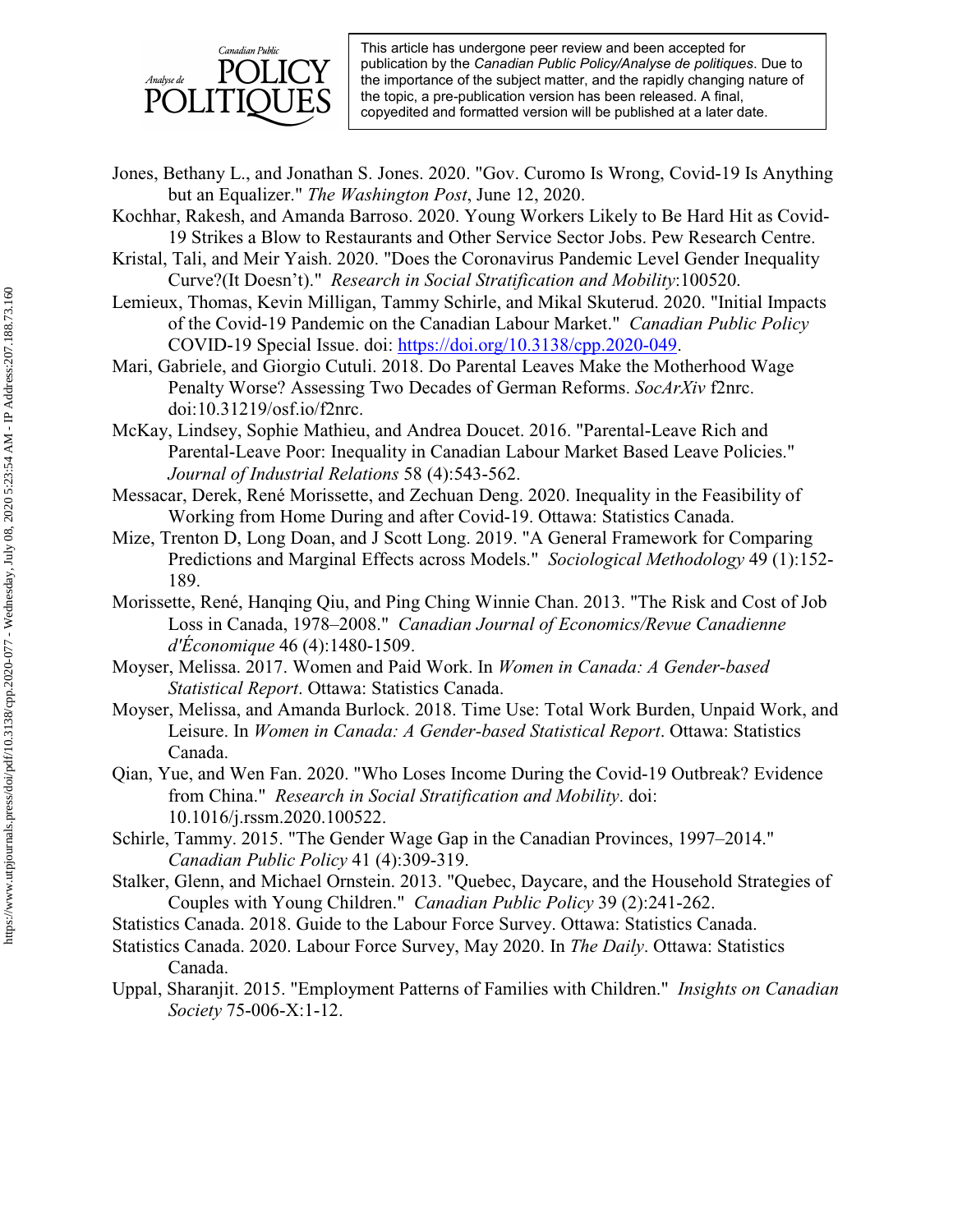

**Figure 1. Gender Gap in Employment (Percentage Points), by Survey Month and Age of Youngest Child, Without and With Controls**

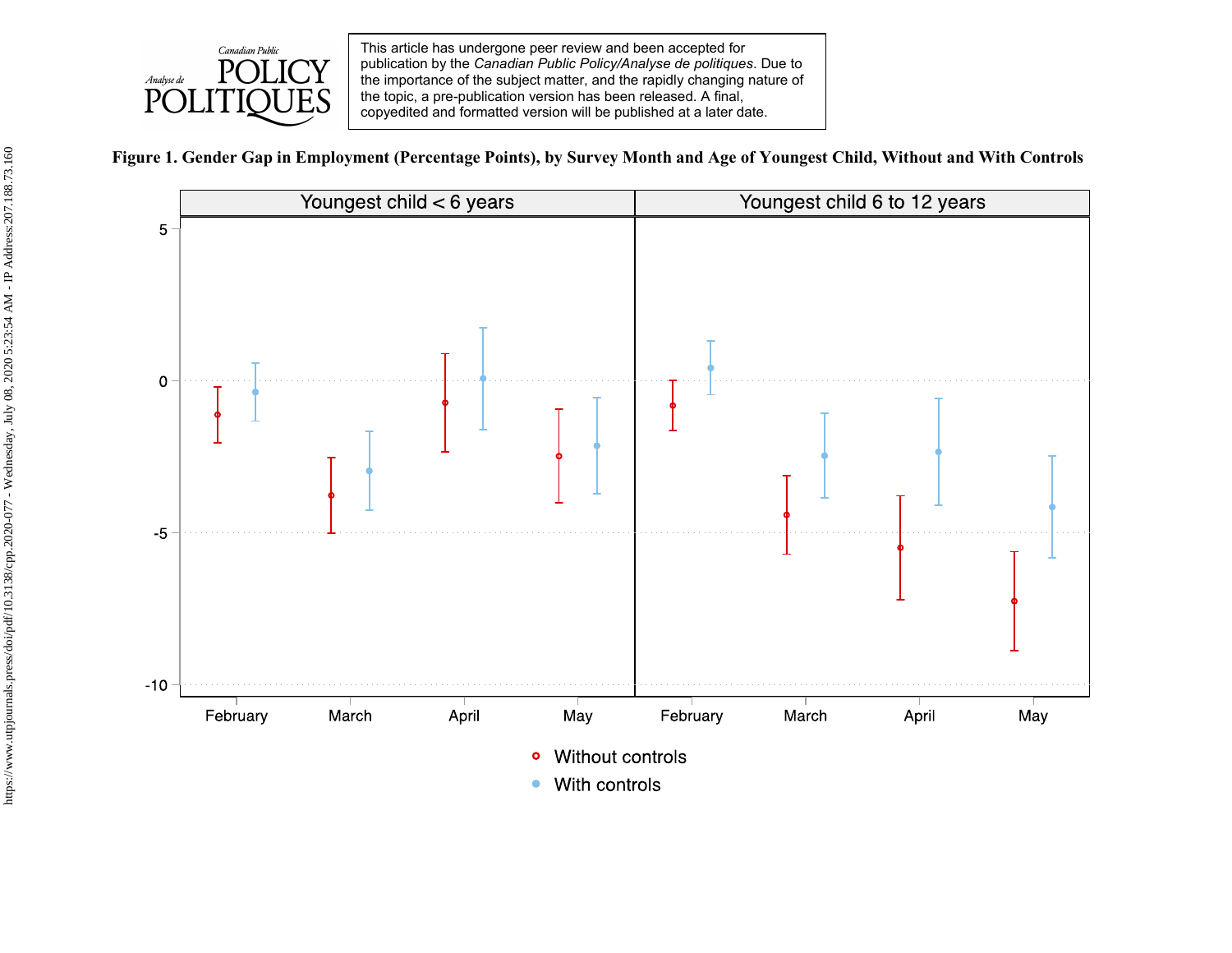

# **Figure 2. Gender Gap in Employment (Percentage Points), by Survey Month and Educational Attainment, Without and With Controls, Parents with Youngest Child Under 6 Years**

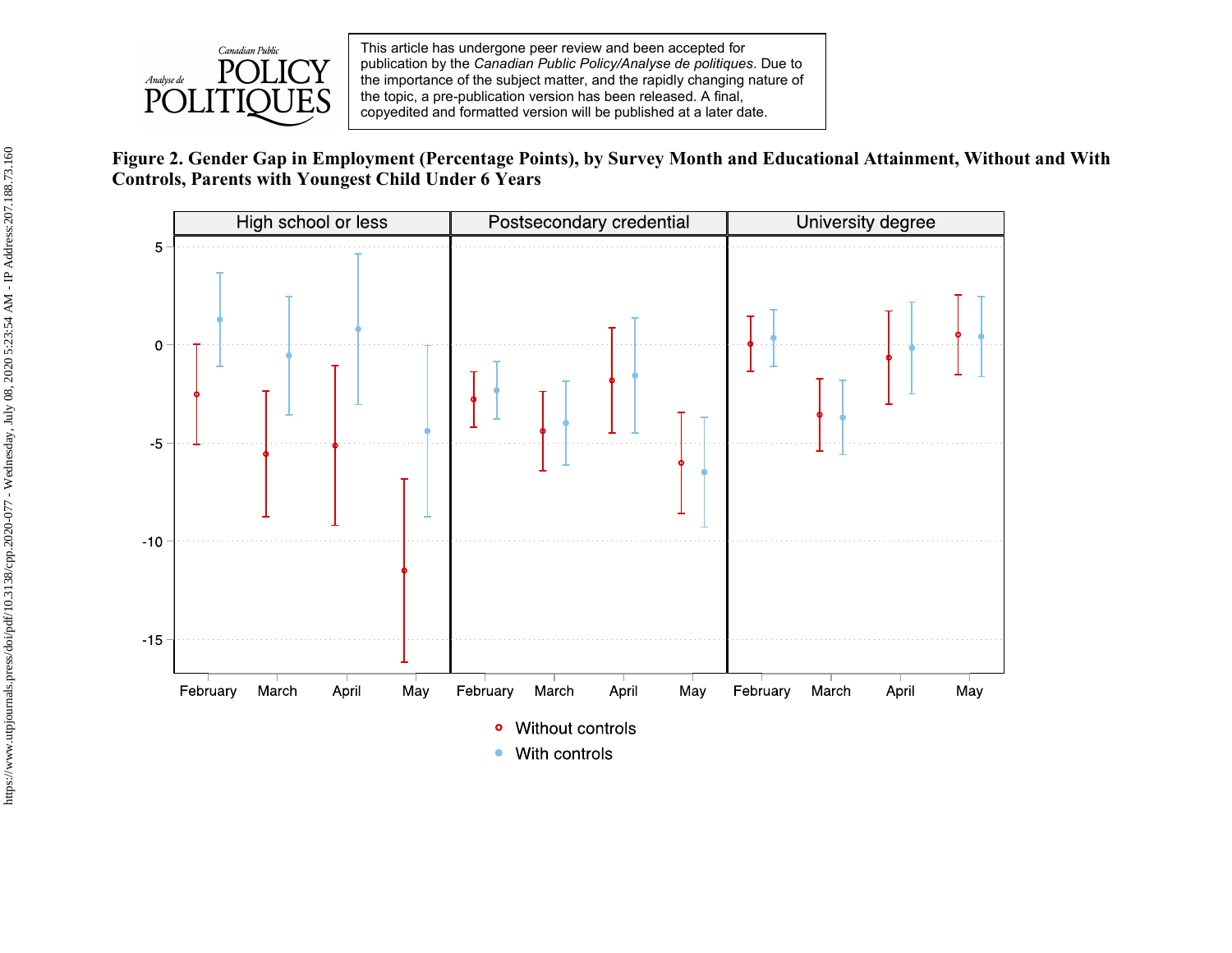

**Figure 3. Gender Gap in Employment (Percentage Points), by Survey Month and Educational Attainment, Without and With Controls, Parents with Youngest Child Aged 6-12 Years**

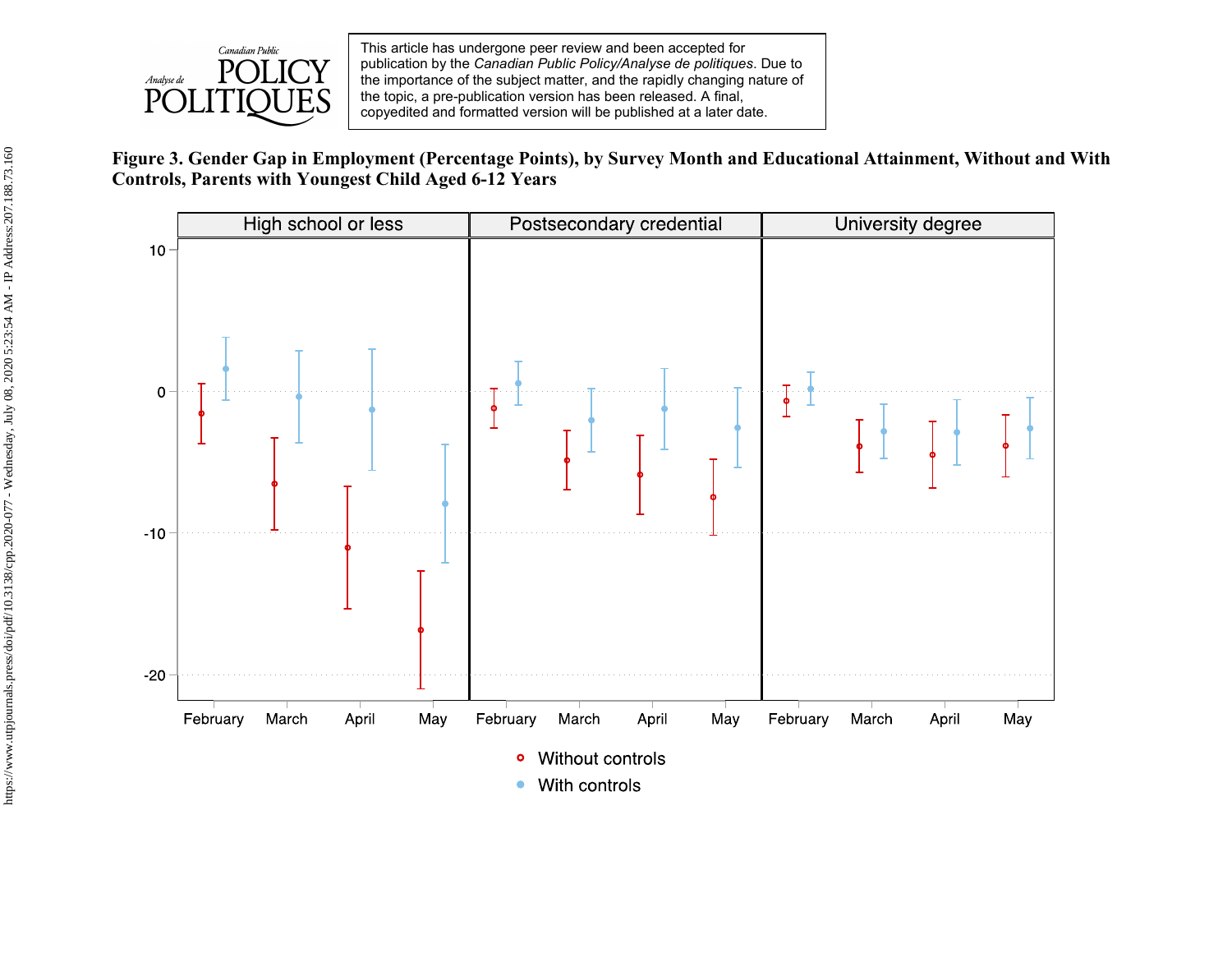

**Figure 4. Gender Gap in Being Employed and at Work (Percentage Points), by Survey Month and Educational Attainment, Without and With Controls, Parents with Youngest Child Under 6 Years**

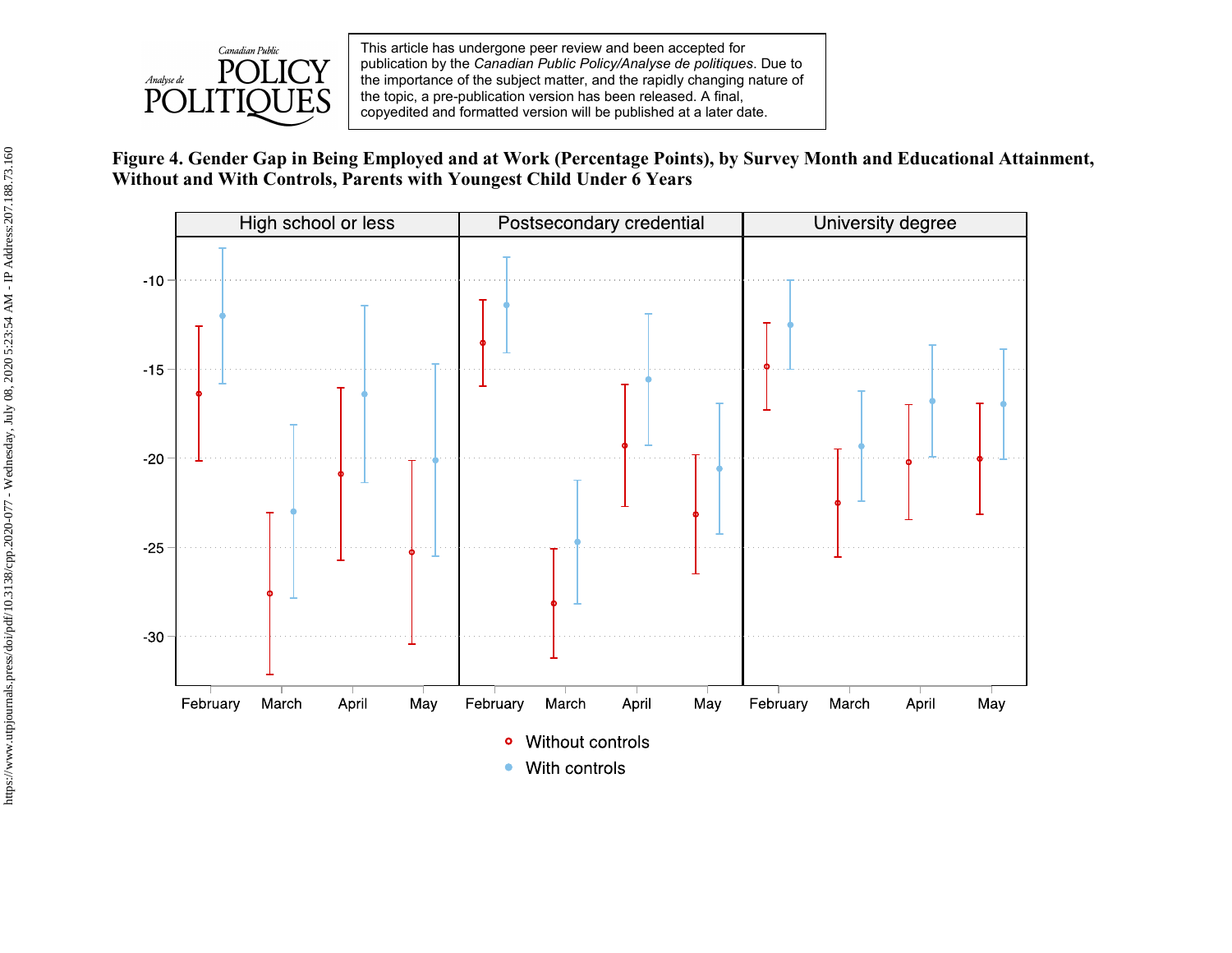

**Figure 5. Gender Gap in Being Employed and at Work (Percentage Points), by Survey Month and Educational Attainment, Without and With Controls, Parents with Youngest Child Aged 6-12 Years**

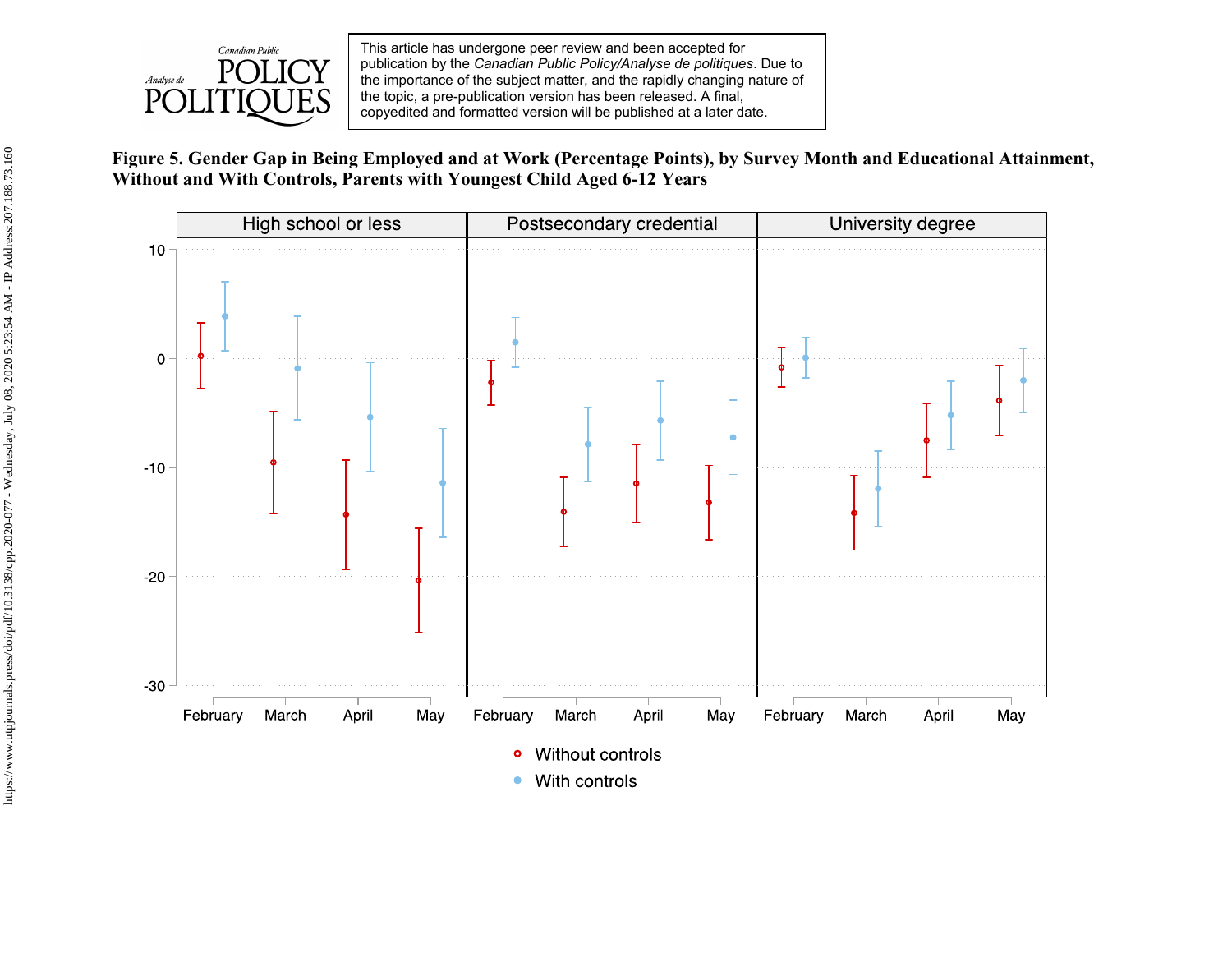

# **Appendix Table 1: Descriptive Statistics, by Age of Youngest Child and Gender**

|                                                                                    | Mean/%                                 |          |                                          |        |
|------------------------------------------------------------------------------------|----------------------------------------|----------|------------------------------------------|--------|
|                                                                                    | Parents with youngest<br>child under 6 |          | Parents with youngest<br>child aged 6-12 |        |
|                                                                                    | Men                                    | Women    | Men                                      | Women  |
| Employed                                                                           | 89.91%                                 | 87.85%   | 92.19%                                   | 87.62% |
| Employed, at work                                                                  | 78.72%                                 | 59.32%   | 80.72%                                   | 72.47% |
| <b>Survey month</b>                                                                |                                        |          |                                          |        |
| February                                                                           | 24.41%                                 | 24.12%   | 24.65%                                   | 24.34% |
| March                                                                              | 25.36%                                 | 25.50%   | 25.10%                                   | 24.85% |
| April                                                                              | 25.00%                                 | 25.22%   | 24.80%                                   | 24.84% |
| May                                                                                | 25.23%                                 | 25.16%   | 25.44%                                   | 25.97% |
| Highest educational attainment                                                     |                                        |          |                                          |        |
| High school or less                                                                | 23.93%                                 | 15.01%   | 24.39%                                   | 18.93% |
| Postsecondary credential                                                           | 38.47%                                 | 35.54%   | 37.64%                                   | 36.32% |
| University degree                                                                  | 37.60%                                 | 49.45%   | 37.96%                                   | 44.75% |
| <b>Occupation</b>                                                                  |                                        |          |                                          |        |
| Senior management occupations                                                      | 0.29%                                  | $0.09\%$ | 0.55%                                    | 0.30%  |
| Specialized middle management occupations                                          | 3.73%                                  | 3.00%    | 4.79%                                    | 4.64%  |
| Middle management occupations in retail and whole sale trade and customer services | 2.66%                                  | 2.13%    | 3.85%                                    | 2.16%  |
| Middle management occupations in trades, transportation, production and utilities  | 5.22%                                  | 0.95%    | 5.55%                                    | 1.45%  |
| Professional occupations in business and finance                                   | 4.71%                                  | 7.63%    | 4.98%                                    | 6.04%  |
| Administrative and financial supervisors and administrative occupations            | 2.48%                                  | 8.46%    | 2.62%                                    | 8.76%  |
| Finance, insurance and related business administrative occupations                 | 0.54%                                  | 1.92%    | 0.83%                                    | 2.02%  |
| Office support occupations                                                         | 0.72%                                  | 5.73%    | 0.63%                                    | 5.71%  |
| Distribution, tracking and scheduling co-ordination occupations                    | 1.43%                                  | 0.98%    | 1.95%                                    | 1.17%  |
| Professional occupations in natural and applied sciences                           | 10.81%                                 | 4.01%    | 8.89%                                    | 2.82%  |
| Technical occupations related to natural and applied sciences                      | 5.61%                                  | 1.83%    | 4.67%                                    | 1.52%  |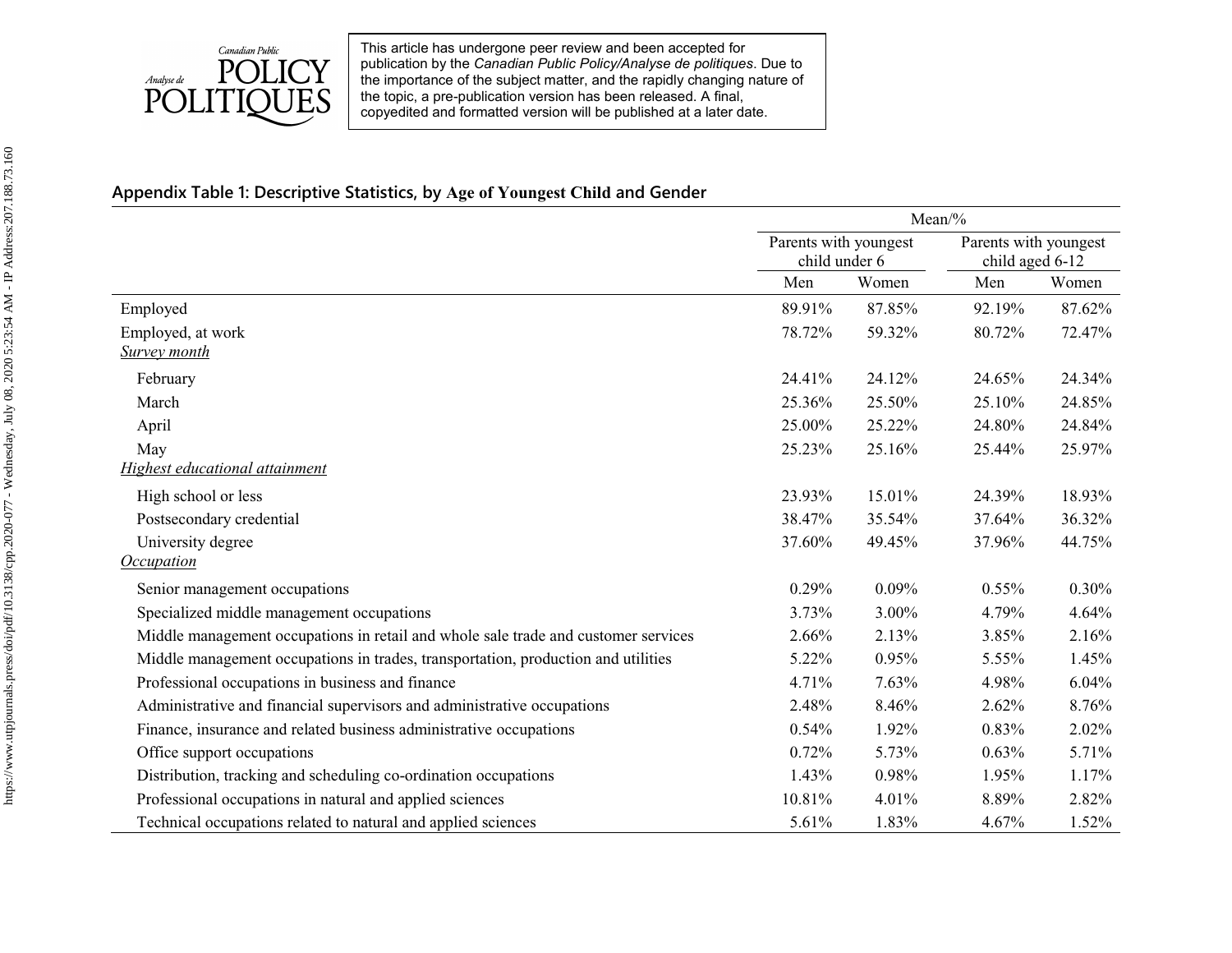

| Professional occupations in nursing                                                            | 0.49%    | 4.76% | 0.71% | 3.18% |
|------------------------------------------------------------------------------------------------|----------|-------|-------|-------|
| Professional occupations in health (except nursing)                                            | 1.89%    | 3.36% | 2.33% | 3.00% |
| Technical occupations in health                                                                | 1.16%    | 5.53% | 0.72% | 3.99% |
| Assisting occupations in support of health services                                            | 0.40%    | 3.34% | 0.34% | 3.54% |
| Professional occupations in education services                                                 | 2.76%    | 9.03% | 3.81% | 8.99% |
| Professional occupations in law and social, community and government services                  | 1.92%    | 5.42% | 1.96% | 4.36% |
| Paraprofessional occupations in legal, social, community and education services                | 0.48%    | 5.67% | 0.46% | 5.55% |
| Occupations in front-line public protection services                                           | 1.57%    | 0.28% | 1.81% | 0.64% |
| Care providers and educational, legal and public protection support occupations                | 0.41%    | 1.98% | 0.33% | 3.30% |
| Professional occupations in art and culture                                                    | 0.62%    | 1.00% | 0.72% | 0.71% |
| Technical occupations in art, culture, recreation and sport                                    | 1.28%    | 1.83% | 0.95% | 1.47% |
| Retail sales supervisors and specialized sales occupations                                     | 3.72%    | 3.34% | 3.93% | 3.47% |
| Service supervisors and specialized service occupations                                        | 2.00%    | 2.74% | 2.53% | 3.06% |
| Sales representatives and salespersons - wholesale and retail trade                            | 2.93%    | 2.20% | 2.82% | 2.53% |
| Service representatives and other customer and personal services occupations                   | 1.78%    | 4.51% | 1.56% | 4.49% |
| Sales support occupations                                                                      | 0.60%    | 1.65% | 0.46% | 1.96% |
| Service support and other service occupations, n.e.c.                                          | 2.03%    | 2.78% | 1.97% | 3.53% |
| Industrial, electrical and construction trades                                                 | 11.68%   | 0.41% | 9.87% | 0.56% |
| Maintenance and equipment operation trades                                                     | 6.13%    | 0.21% | 6.56% | 0.26% |
| Other installers, repairers and servicers and material handlers                                | 1.59%    | 0.41% | 1.80% | 0.50% |
| Transport and heavy equipment operation and related maintenance occupations                    | 6.43%    | 0.39% | 5.91% | 0.81% |
| Trades helpers, construction labourers and related occupations                                 | 1.37%    | 0.03% | 0.99% | 0.14% |
| Supervisors and technical occupations in natural resources, agriculture and related production | 1.93%    | 0.34% | 1.56% | 0.31% |
| Workers in natural resources, agriculture and related production                               | $0.93\%$ | 0.28% | 0.64% | 0.46% |
| Harvesting, landscaping and natural resources labourers                                        | 0.54%    | 0.21% | 0.41% | 0.14% |
| Processing, manufacturing and utilities supervisors and central control operators              | 1.51%    | 0.22% | 2.02% | 0.27% |
| Processing and manufacturing machine operators and related production workers                  | 1.85%    | 0.77% | 2.01% | 1.11% |
| Assemblers in manufacturing                                                                    | 1.11%    | 0.27% | 1.01% | 0.42% |
| Labourers in processing, manufacturing and utilities                                           | 0.70%    | 0.32% | 0.51% | 0.64% |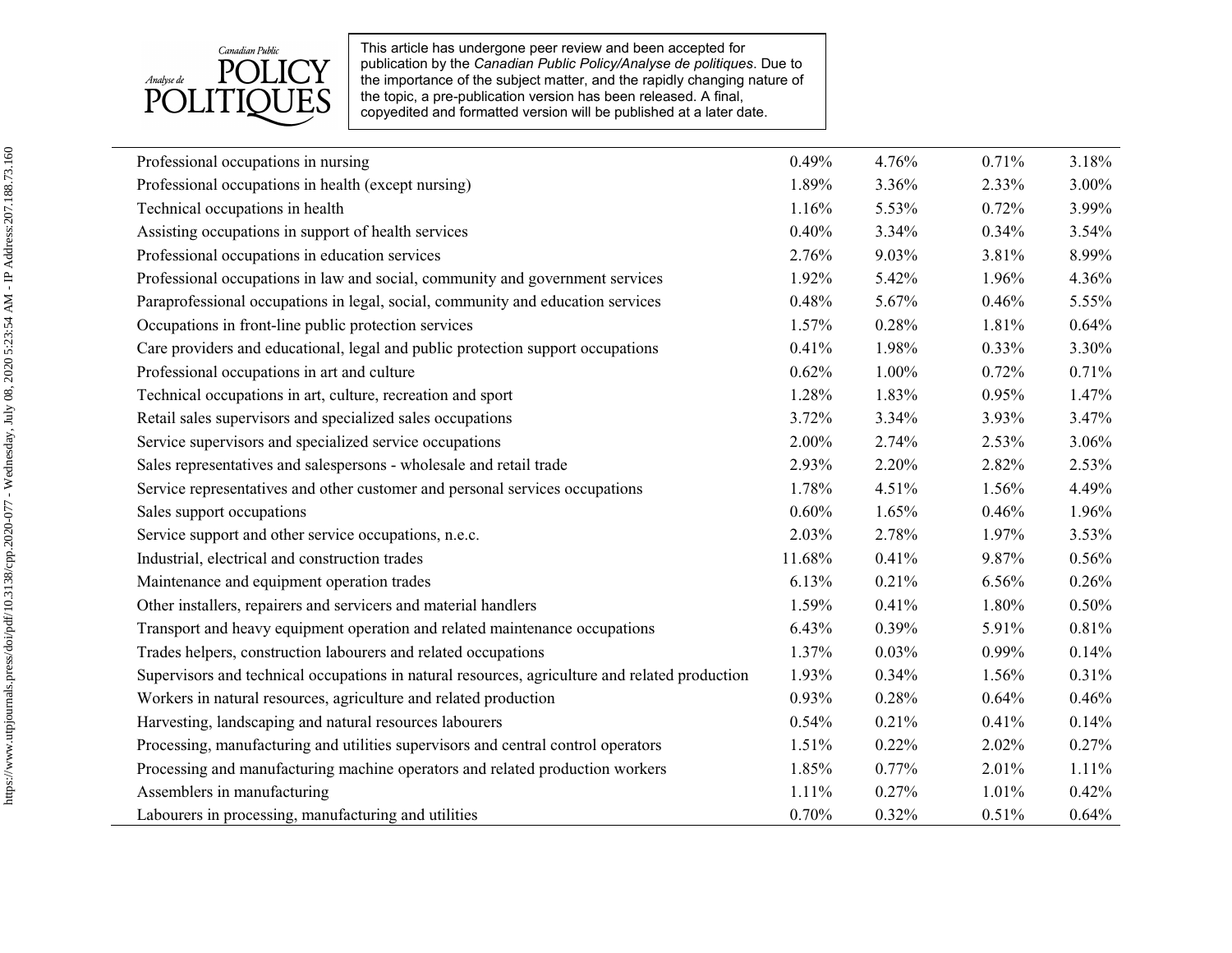

| Industry |  |
|----------|--|
|          |  |

| Agriculture                                              | 1.95%   | 0.71%   | 1.70%   | 1.03%   |
|----------------------------------------------------------|---------|---------|---------|---------|
| Forestry and logging and support activities for forestry | 0.36%   | 0.06%   | 0.27%   | 0.15%   |
| Fishing, hunting and trapping                            | 0.20%   | 0.08%   | 0.19%   | 0.06%   |
| Mining, quarrying, and oil and gas extraction            | 3.30%   | 0.72%   | 3.16%   | 0.59%   |
| Utilities                                                | 1.53%   | 0.53%   | 1.19%   | 0.52%   |
| Construction                                             | 16.36%  | 3.09%   | 13.29%  | 2.08%   |
| Manufacturing - durable goods                            | 7.15%   | 1.62%   | 7.44%   | 2.46%   |
| Manufacturing - non-durable goods                        | 5.03%   | 2.60%   | 5.10%   | 3.38%   |
| Wholesale trade                                          | 3.76%   | 2.15%   | 4.94%   | 2.24%   |
| Retail trade                                             | 6.88%   | 7.70%   | 7.56%   | 8.30%   |
| Transportation and warehousing                           | 7.87%   | 2.27%   | 7.41%   | 3.10%   |
| Finance and insurance                                    | 5.37%   | 5.77%   | 5.63%   | 6.37%   |
| Real estate and rental and leasing                       | 1.84%   | 1.54%   | 1.90%   | 1.72%   |
| Professional, scientific and technical services          | 9.65%   | 8.74%   | 8.56%   | 6.95%   |
| Business, building and other support services            | 3.23%   | 3.08%   | 3.40%   | 3.35%   |
| <b>Educational services</b>                              | 4.15%   | 13.31%  | 5.11%   | 15.20%  |
| Health care and social assistance                        | 5.23%   | 27.48%  | 5.07%   | 24.30%  |
| Information, culture and recreation                      | 3.99%   | 3.34%   | 4.06%   | 2.70%   |
| Accommodation and food services                          | 2.83%   | 4.20%   | 3.32%   | 4.93%   |
| Other services (except public administration)            | 3.44%   | 4.01%   | 3.21%   | 3.91%   |
| Public administration                                    | 5.89%   | 7.00%   | 7.49%   | 6.65%   |
| Full-time                                                | 95.26%  | 78.53%  | 95.33%  | 78.15%  |
| Job tenure with employer (months)                        | 73.92   | 70.67   | 104.57  | 93.55   |
|                                                          | (64.00) | (59.59) | (78.90) | (78.79) |
| Class of worker                                          |         |         |         |         |
| Public sector                                            | 15.87%  | 34.24%  | 18.21%  | 33.86%  |
| Private sector                                           | 66.99%  | 53.56%  | 61.36%  | 53.51%  |
| Self-employed                                            | 17.14%  | 12.20%  | 20.42%  | 12.64%  |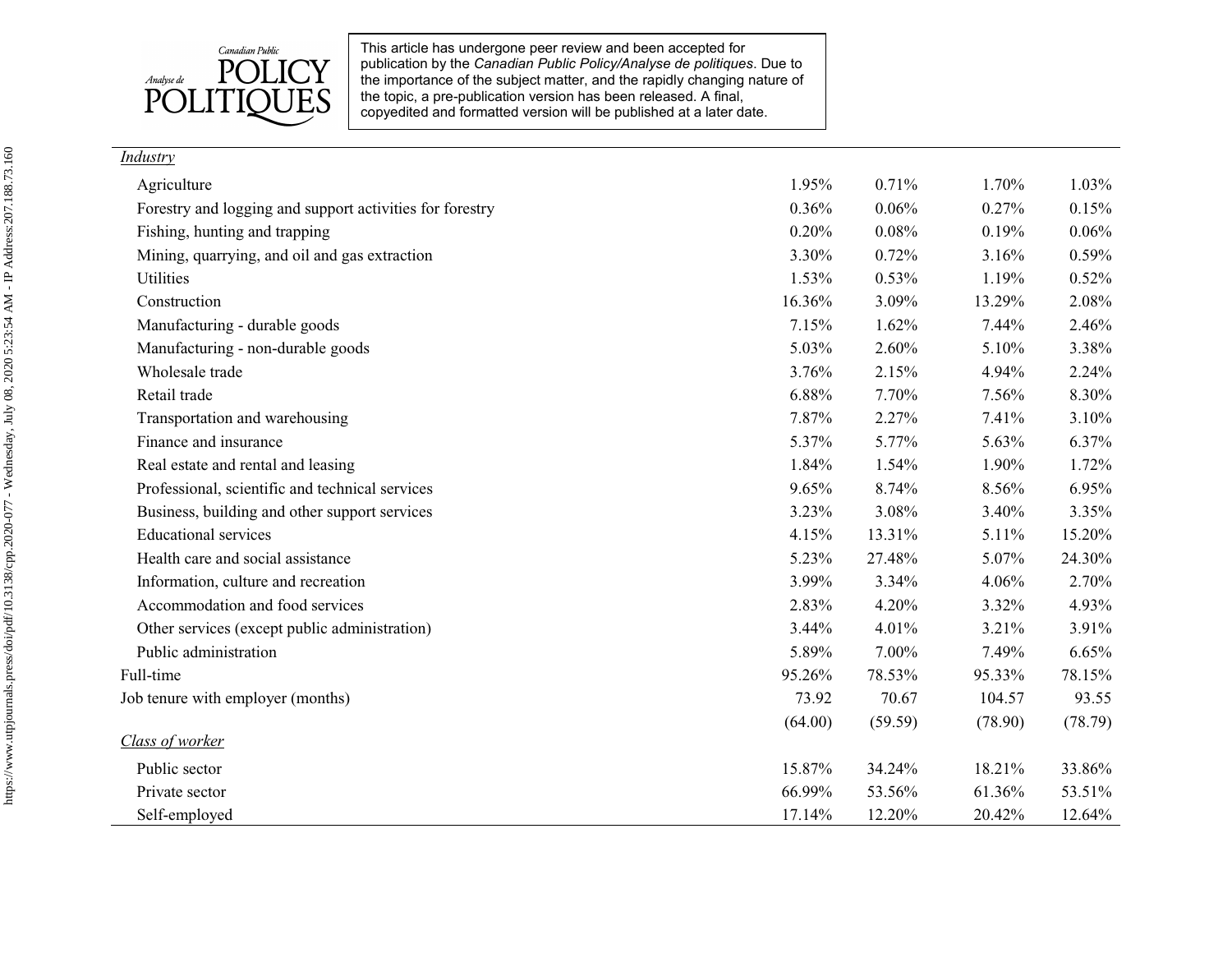

| <u>Age group</u>                             |        |        |        |        |
|----------------------------------------------|--------|--------|--------|--------|
| 25 to 29 years                               | 8.64%  | 15.08% | 0.73%  | 1.74%  |
| 30 to 34 years                               | 27.20% | 33.17% | 3.88%  | 8.53%  |
| 35 to 39 years                               | 34.14% | 34.47% | 18.71% | 26.11% |
| 40 to 44 years                               | 21.82% | 15.04% | 35.19% | 35.82% |
| 45 to 49 years                               | 6.68%  | 2.12%  | 27.88% | 22.54% |
| 50 to 54 years                               | 1.52%  | 0.12%  | 13.61% | 5.26%  |
| Marital status                               |        |        |        |        |
| Married/common-law                           | 97.88% | 90.93% | 93.30% | 82.19% |
| Previously married                           | 0.80%  | 3.31%  | 3.72%  | 10.54% |
| Never married                                | 1.32%  | 5.77%  | 2.99%  | 7.27%  |
| <b>Immigration</b> status                    |        |        |        |        |
| Immigrant, landed 10 or less years earlier   | 16.39% | 14.22% | 9.56%  | 9.27%  |
| Immigrant, landed more than 10 years earlier | 15.34% | 11.97% | 21.80% | 21.35% |
| Non-immigrant                                | 68.27% | 73.80% | 68.64% | 69.38% |
| Province                                     |        |        |        |        |
| Newfoundland and Labrador                    | 1.07%  | 1.26%  | 1.33%  | 1.44%  |
| Prince Edward Island                         | 0.42%  | 0.45%  | 0.45%  | 0.51%  |
| Nova Scotia                                  | 2.22%  | 2.32%  | 2.12%  | 2.47%  |
| New Brunswick                                | 1.49%  | 1.61%  | 2.21%  | 2.22%  |
| Quebec                                       | 23.31% | 25.24% | 22.11% | 22.30% |
| Ontario                                      | 37.07% | 36.49% | 39.82% | 38.21% |
| Manitoba                                     | 3.96%  | 3.85%  | 3.54%  | 3.50%  |
| Saskatchewan                                 | 3.37%  | 3.25%  | 3.43%  | 3.24%  |
| Alberta                                      | 14.71% | 13.69% | 12.76% | 13.21% |
| British Columbia                             | 12.38% | 11.83% | 12.23% | 12.89% |

Note: standard deviations are in parentheses.